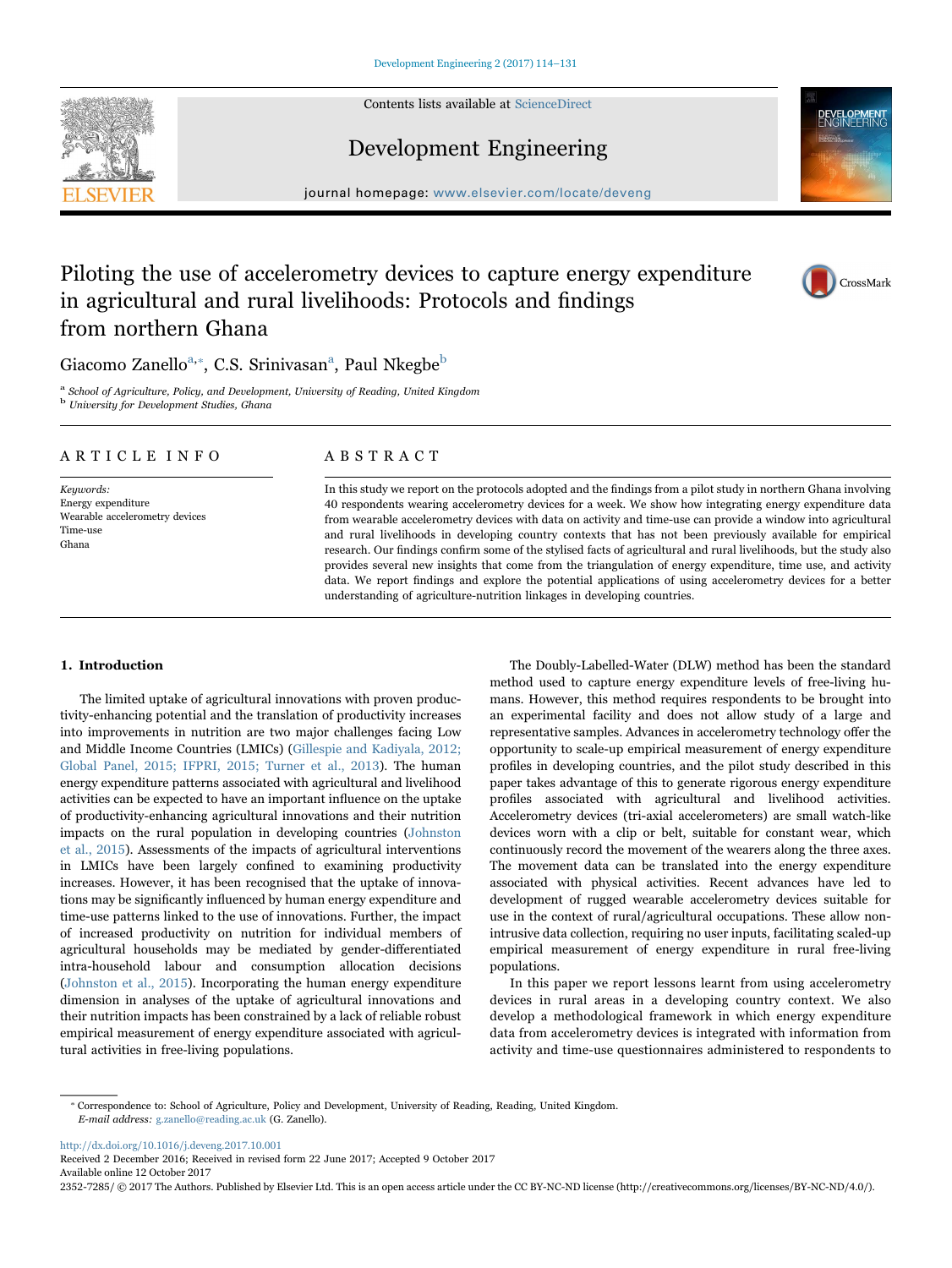build energy expenditure profiles associated with agricultural and livelihood activities. We report our experience with a pilot study in rural Ghana, provide preliminary results and highlight potential future applications.

### 2. Scientific justification of capturing energy expenditure in agricultural and rural livelihoods

Undernutrition remains a significant developmental challenge in the developing world with one in four children under the age of five suffering from stunting or chronic undernutrition [\(Black et al., 2013\)](#page-16-2). The stubborn persistence of undernutrition in spite of the remarkable improvements in agricultural productivity and production in developing countries over the last five decades has generated considerable policy interest in making agriculture 'nutrition-sensitive', i.e. in designing agricultural interventions that lead to improved nutritional outcomes. The impact of productivity-enhancing agricultural interventions on nutrition and health outcomes in developing countries operates through complex pathways that are not well understood ([Dangour](#page-16-3) [et al., 2013; Headey et al., 2012\)](#page-16-3). In many developing countries, there appears to be a perplexing disconnect between agricultural productivity growth and expected improvements in nutrition status [\(Meeker and](#page-16-0) [Haddad, 2013; Gillespie and Kadiyala, 2012](#page-16-0)). Exploring and delineating agriculture-nutrition linkages is a priority area for research [\(Turner](#page-17-0) [et al., 2013](#page-17-0)).

Productivity-enhancing agricultural interventions impact the calorie deficits of the undernourished via their effects on energy intakes and energy expenditure. At the level of the individual, these effects are further mediated by intra-household allocations of consumption and labour. Intra-household allocations of time, labour and consumption have been recognised as significant determinants of the adoption of productivity-enhancing agricultural innovations and their impact on the nutritional status of individual household members ([Blackden and Wodon, 2006; Haddad et al., 1997; Ilahi,](#page-16-4) [2000](#page-16-4)). Gender and age-related differentiation in intra-household allocation decisions have been observed to have an important role in explaining the nutrition impacts of productivity-enhancing innovations in developing country contexts ([Johnston et al., 2015\)](#page-16-1). A key impact pathway to nutrition is the effect of innovations on energy expenditure and energy intakes of individuals, mediated by intrahousehold allocation decisions. However, reliable and accurate empirical measurement of energy expenditure and intake impacts of agricultural productivity-enhancing innovations at the level of the individual remains challenging. This research will take advantage of advances in accelerometry technologies that make it possible for scaled-up empirical measurement of energy expenditure of the rural population in developing countries.

A substantial body of literature has examined intra-household allocation decisions related to consumption. Unitary household models explaining consumption behaviour have been replaced by models of household behaviour with outcomes being decided through a complex bargaining process [\(Doss, 2013\)](#page-16-5). Availability of data on food consumption at the level of the individual member of the household in developing countries is still extremely limited, which explains the reliance on indirect approaches to assessing equity in household consumption ([Lise and Seitz, 2011](#page-16-6)). Most of the empirical studies on intra-household time use and labour allocation rely on self-reported activity diaries or profiles or on observational data. Translation of activity profiles or observational data into accurate estimates of energy expenditure remains problematic because such data do not capture the variability and heterogeneity of activity intensity over time intervals. The energy expenditure dimension associated with productivity-enhancing agricultural interventions and its implications for nutrition outcomes for individuals within a household are, therefore, still not well understood and remain a black box.

#### 3. Literature review

#### 3.1. Physical activity amongst farmers in low-income countries

Most of the research on studying nutrition in low and middle income countries has predominantly focused on changes in diets while changes in physical activities have been largely neglected [\(Popkin,](#page-17-1) [2006\)](#page-17-1). [Dufour and Piperata \(2008\)](#page-16-7) identified only 26 studies reporting physical activity levels (PAL) of rural populations in low-income countries. PAL provides a more suitable measure of physical effort compared to total energy expenditure (TEE) because it corrects for body size, allowing comparison across gender and body-types. Most of these studies have used the so-called factorial method, which infers the total energy expenditure of an individual based on activity diaries. The time spent on each activity is multiplied by the average energy intensity of the activity estimated by indirect calorimetry methods [\(Durnin and](#page-16-8) [Brockway, 1959\)](#page-16-8). Other studies have used the DLW method and heart rate monitors (HRM) which provide energy expenditure estimates with accuracy within 3–5% and 6% respectively of direct calorimetry estimates ([Ceesay et al., 1989; Norgan, 1996](#page-16-9)).

A review of empirical studies shows an average PAL of males and females in agricultural settings of 1.9 and 1.7 respectively, which is at the high end of what is considered to be "moderate" activity level ([FAO/](#page-16-10) [WHO/UNU, 2004](#page-16-10)). However, significant variations have been found across geographical locations and seasons. Studies of male farmers in Burkina Faso [\(Bleiberg et al., 1981](#page-16-11)), Cameroon ([Pasquet and Koppert,](#page-17-2) [1993\)](#page-17-2), and India [\(Edmundson and Edmundson, 1989](#page-16-12)) show light activity level  $(1.4 < PAL < 1.69)$ , while vigorous activity levels  $(PAL > 2)$ were found in Philippines ([Guzman et al., 1974](#page-16-13)), Gambia [\(Heini et al.,](#page-16-14) [1996\)](#page-16-14), and Thailand ([Murayama and Ohtsuka, 1999\)](#page-16-15). For females, vigorous activity levels were found only in Bangladesh amongst tea pickers [\(Vinoy et al., 2000](#page-17-3)). A few studies have collected data across different agricultural seasons revealing the diversity of physical activity levels across seasons. Greater differences across seasons were found in environments with a strong wet-dry seasonality where people rely on harvest of cereals for their subsistence. For example, in Myanmar the PAL of farmers varies from a vigorous activity level (2.51) during the peak season to a light activity level (1.41) post-harvest. Females PALs tend to be more consistent throughout the year, possibly because of their involvement in domestic chores and children care that is constant ([Dufour and Piperata, 2008\)](#page-16-7).

The differences in PAL by gender and seasons are largely determined by the different activities that are carried out. [Vaz et al. \(2005\)](#page-17-4) compiled an extensive database of energy costs of specified activities, some of which are typical of rural populations in low-income contexts. For each activity, energy cost of the activity (kcal min−<sup>1</sup> ) and physical activity ratios (PARs) computed as the energy cost of the activity divided by BMR were reported. [Table 1](#page-2-0) reports the information for agricultural related activities. There is a huge variation in energy cost of activities by crops and technologies. For example, estimates of energy costs of crop harvesting range from 1145 cal/hour recorded amongst groundnuts male farmers in Gambia to 288 cal/hour for rice growers. The energy costs of other activities, such as hoeing and ploughing, are less crop specific. These activities have more consistent energy requirements across farm households using similar technology. Such estimates are informative to compare the relative energy cost and PAL of activities. However, they do not take into account periods of rest and pauses during the performance of the activity and, therefore, likely to overestimate energy expenditure.

#### 3.2. Use of accelerometry technology in low-income context

Scientific (physiological) empirical measurement of energy expenditure profiles in developing countries (e.g., using the "gold-standard" DLW method and indirect calorimetry methods) has been hampered by the high cost and difficulty in applying standard methods and protocols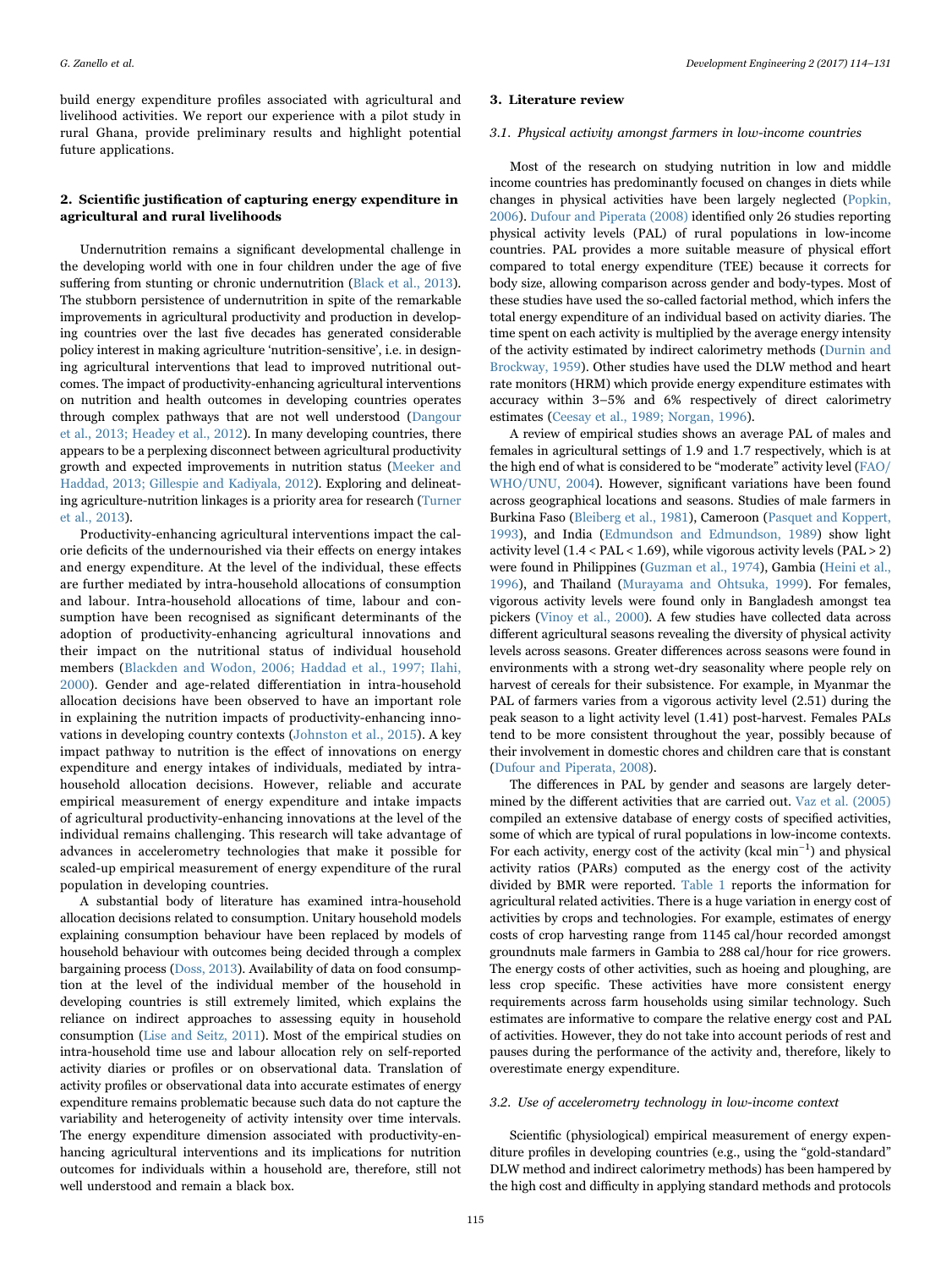<span id="page-2-0"></span>Total calories expenditure for selected agricultural activities ([Vaz et al., 2005\)](#page-17-4).

| Activity                          | n  | G | Е    | PAR  | EE   | Country          | Study                             |
|-----------------------------------|----|---|------|------|------|------------------|-----------------------------------|
| Digging                           |    | M | 6.4  | 5.71 | 2193 | Iran             | Brun et al. (1979)                |
| Digging (bending)                 | 21 | M | 4.05 | 4.67 | 1135 | Gambia           | Lawrence et al. (1985)            |
| Digging (channels for irrigation) | 6  | M | 3.25 | 3.53 | 688  | India            | Ramana Murthy and Belavady (1966) |
| Harvesting (cotton)               |    | М | 3.6  | 3.21 | 693  | Iran             | Brun et al. (1979)                |
| Harvesting rice (bending)         | 26 | F | 3.22 | 3.93 | 759  | China            | Brun (1992)                       |
| Harvesting (sorghum)              | 6  | M | 2.4  | 2.15 | 310  | Burkina-Faso     | Brun et al. (1981)                |
| Harvesting                        | 10 | M | 3.8  | 4.08 | 930  | India            | Ramana Murthy and Belavady (1966) |
| Harvesting (groundnuts)           | 17 | M | 4.07 | 4.69 | 1145 | Gambia           | Lawrence et al. (1985)            |
| Harvesting (manioc)               | 8  | M | 2.48 | 2.83 | 421  | <b>Brazil</b>    | <b>Dufour (1984)</b>              |
| Harvesting (rice)                 | 19 | M | 2.04 | 2.35 | 288  | Gambia           | Lawrence et al. (1985)            |
| Hoeing                            | 11 | M | 5.1  | 4.57 | 1398 | Burkina-Faso     | Brun et al. (1981)                |
| Hoeing                            | 6  | M | 4.57 | 4.34 | 1190 | Multi-country    | Phillips (1954)                   |
| Hoeing                            | 11 | W | 4.3  | 4.75 | 1226 | Burkina-Faso     | Bleiberg et al. (1981)            |
| Hoeing (push hoe)                 | 12 | M | 4.66 | 4.87 | 1362 | India            | Ramana Murthy and Belavady (1966) |
| Ploughing                         | 11 | M | 5.48 | 5.79 | 1904 | India            | Ramana Murthy and Belavady (1966) |
| Ploughing                         | 10 | M | 5.45 | 5.17 | 1691 | Bangladesh       | Fariduddin et al. (1975)          |
| Sowing                            | 4  | W | 3.9  | 4.31 | 1009 | Burkina-Faso     | Bleiberg et al. (1980)            |
| Sowing                            | 5  | M | 3.9  | 3.5  | 819  | Burkina-Faso     | Brun et al. (1981)                |
| Sowing (planting manioc)          | 6  | м | 3.18 | 3.64 | 695  | Brazil           | Dufour (1984)                     |
| Weeding                           | 12 | F | 2.3  | 2.66 | 367  | Papua New Guinea | Norgan et al. (1974)              |
| Weeding                           |    | M | 5.2  | 4.64 | 1448 | Iran             | Brun et al. (1979)                |
| Weeding (groundnuts)              | 25 | M | 2.81 | 3.24 | 546  | Gambia           | Lawrence et al. (1985)            |
| Weeding (rice)                    | 45 | M | 1.98 | 2.28 | 271  | Gambia           | Lawrence et al. (1985)            |
| Winnowing                         |    | М | 4    | 3.57 | 857  | Iran             | Brun et al. (1979)                |

Note: n: Sample size; G: Gender; E: Energy cost of activity (kcal/min−<sup>1</sup> ); PAR = E/BMR; EE: Total Energy Expenditure for one hour of activity.

in these settings to free-living populations ([MRC, 2013; Singh et al.,](#page-16-16) [1989; Speakman, 1998](#page-16-16)). DLW is difficult to implement in free living populations as it involves the consumption of a carefully controlled amount of DLW and repeated collection of urine samples over a period of 10 days [\(Singh et al., 1989\)](#page-17-5). Similarly, indirect calorimetry methods are also difficult to apply because these require respondents to be brought to laboratory or hospital facilities for extended periods of time ([MRC, 2013\)](#page-16-16). Given these limitations, several studies of physical activity patterns of subsistence farming population have used time allocation data. While such methods can be adapted to most environments, they can underestimate energy expenditure, especially at high levels of physical activity ([Leonard et al., 1997; Spurr et al., 1996\)](#page-16-17). Recent advances in technology allow the use of wearable accelerometry devices to capture energy expenditures. Energy expenditure data from accelerometry devices have been validated against data from DLW and heart monitors in free-living adult population [\(Dugas et al., 2010;](#page-16-18) [Plasqui et al., 2013; Plasqui and Westerterp, 2007; Warren et al.,](#page-16-18) [2010\)](#page-16-18), yet their use in agriculture settings has been limited.

Advances in accelerometry technology, development of algorithms to extract behavioural/activity-related information from accelerometry data, and associated software for management of the large volumes of data generated by accelerometry based devices, offer the prospect of scaled-up empirical measurement of energy expenditure profiles in developing countries. Accelerometry based devices are being extensively used in surveillance and intervention studies in health ([Matthews](#page-16-19) [et al., 2012](#page-16-19)). Moreover, these advances in technology have allowed the development of rugged devices suitable for use in the context of rural/ agricultural occupations, and which enable non-intrusive data collection, requiring no user inputs (other than compliance in wearing these devices).

In recent years a few studies have attempted to use accelerometry devices to assess energy expenditure from physical activity in sub-Saharan Africa. [Assah et al. \(2009\)](#page-16-20) validated the use of accelerometry devices to collect data on energy expenditure of urban and rural participants to explore changing patterns of physical activity associated with increasing urbanisation in Cameroon. Results from a larger follow-up study of 544 participants confirmed that rural dwellers were significantly more active than their urban counterparts [\(Assah et al.,](#page-16-21) [2015\)](#page-16-21). In an earlier pilot project carried out in the Gambia, [Reiches](#page-17-6)

[et al. \(2009\)](#page-17-6) tested the efficacy of accelerometers against heart rate monitors for measuring energy expenditure amongst rural women. Results indicated that an accelerometer worn on the hip was as effective as heart rate monitoring in measuring energy expenditure. A validation sub-study of the World Health Organization's 'Study on global AGEing and adult health' (SAGE), used accelerometer devices to validate self-reported physical activity reliability in 198 adults in Rajasthan (India). Accelerometry technology has been also used to record the physical activity of indigenous populations. [Madimenos](#page-16-22) [et al. \(2011\)](#page-16-22) investigated gender differences in activity patterns and the effects of reproductive status on activity of Shuar adults, an Ecuadorian forager-horticulturalist population. Other small-scale studies have used accelerometry devices to investigate the water turnover, physical activity and body composition among women in Kenya [\(Keino et al.,](#page-16-23) [2014\)](#page-16-23); physical activity in children and adolescents from a rural community in Mozambique [\(Prista et al., 2009](#page-17-7)) and school children and adolescents in India ([Corder et al., 2007; Krishnaveni et al., 2009\)](#page-16-24).

#### 3.3. Time use and energy expenditure

Matching energy expenditures with activities provides a better understanding of the energy requirements. [Vaz et al. \(2005\)](#page-17-4) show not only the different energy requirements of various agricultural activities but also how similar activities have different requirements based on crops and technologies. While the studies reviewed illustrate the use of accelerometry devices in low-income settings, they seldom relate energy expenditure to the activities carried out by the participants. Some studies using the DLW method have attempted to match energy expenditure to activities. For example, to explore potential differences in the intra-seasonal allocation of agricultural labour within an agro-pastoral community of the Bolivian Andes, [Kashiwazaki et al.](#page-16-25) [\(2009\)](#page-16-25) adopted direct observation of participants to compile individual diaries of activities. Other studies assessing human energy expenditures in rural contexts have adopted direct observation to record the time spent on different activities, usually for the waking day for 24 h ([Brun et al., 1979; de Guzman Ma et al., 1984; Dufour, 1984](#page-16-26)) or 48 h ([Bleiberg et al., 1980; Brun et al., 1981](#page-16-27)). Direct observation is considered the golden standard to capture time use in contexts in which daily activities are not scheduled by the clock. However, direct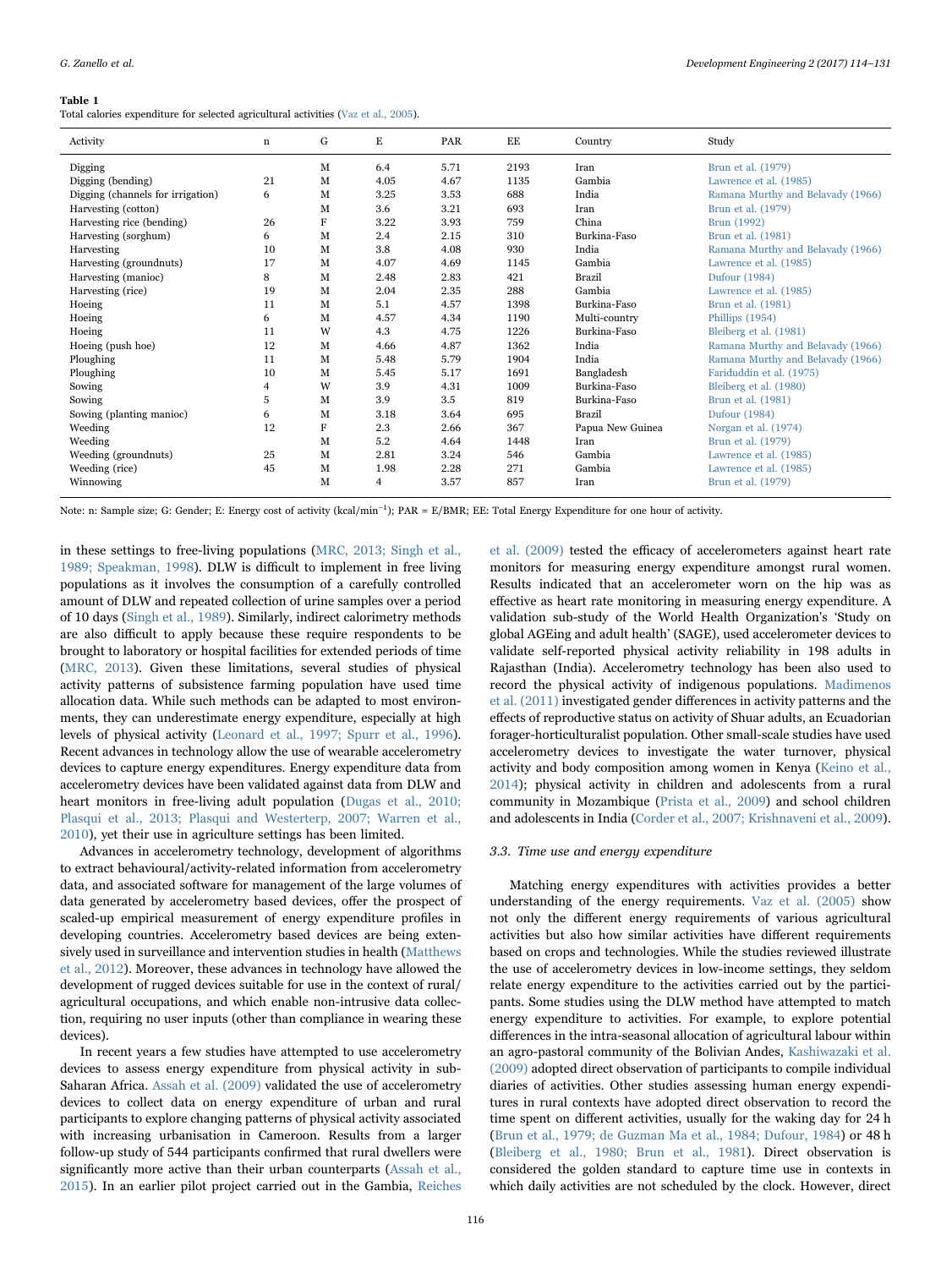observation is still not feasible for longer periods of time (typically greater than 48 h) or for larger samples ([UNSD, 2005](#page-17-11)). [Antonopoulos](#page-16-33) [and Hirway \(2009\)](#page-16-33) review the recent evidence of time use surveys in low-income countries and provide a solid platform to overcome the limitation embedded in direct observation without losing accuracy. Face-to-face interview recording time use in 24-h time diaries mitigates potential low level of literacy amongst respondents and enumerators are able to estimate and contextualise the sequence of events linking to major common events (e.g. sunrise, lunch, sunset) based on a narrative. In addition, longer duration time-slots (e.g. 1-h) mitigate recall errors that smaller slots (e.g. 15 min) are more prone to. Still, some limitations persists, such as identifying simultaneous activities and the detailed of activities reported.

#### 4. Accelerometry devices

In developed countries, the commercial development of accelerometry and sensor based devices has brought about a boom in consumer-friendly activity monitoring devices for personal use. The rapid growth in the market for products such as Microsoft Band, Jawbone Up, Fitbit and a wide range of other brands bears testimony to the popularity of these products. The conversion of raw accelerometry data into aggregate measures of activity intensity or energy expenditure is technically challenging. In commercial (consumer) devices, these conversions are made through manufacturers' proprietary algorithms that are not in the public domain and access to raw accelerometry data from these devices is quite limited. We therefore used a series of ActiGraph accelerometer devices model GT3X+ that are tailored for research applications and allow access to raw accelerometry, with proprietary software support for data management and analysis. The ActiGraph GT3X+ device is a tri-axial accelerometer, which provides the end user with raw data on movement along the three axes. The advantages of this device are that it is portable, non-intrusive and waterproof, and suitable for 24 h continuous use in free living populations. Using an elastic belt, the unit is worn on the waist, positioned over their right iliac crest. The unit has adequate memory to store up to 30 days data depending on the sampling frequency (100 Hz is the maximum frequency) and has a battery life of 15 days to one month. Once the device is initialised using a PC and the respondent's characteristics entered (identification name, weight, height, gender, and ethnicity), it continuously tracks and stores activity information whether or not it is worn until the battery lasts or the memory is exhausted.

The reliability and validity of ActiGraph devices have been extensively assessed [\(Santos-Lozano et al., 2013; Sasaki et al., 2011\)](#page-17-12) and these devices have been used in multiple studies involving free-living humans in various settings ([Keino et al., 2014; Pawlowski et al., 2016;](#page-16-23) [Sartini et al., 2015](#page-16-23)). ActiGraph devices are also being used in large scale collection of physical activity data, e.g. UK's National Diet and Nutrition Survey (NDNS), USA's National Health and Nutrition Examination Survey (NHANES), and USA's Women's Health Study. The development of energy expenditure profiles require the accelerometry data to be linked to the activity profile of the wearer. This was done (as explained below) through an activity profile questionnaire that was administered daily (to facilitate more accurate recall) to the respondents wearing the devices by trained enumerators within the community.

#### 5. Study protocol: Design, data collection, and methods

The data collection took place in the Wa Municipality (Upper West Region in northern Ghana) during 8 weeks from July to August 2016. Every week, a list of all the households living in a chosen community was compiled with the input of the village assemblyman. From the list, two or three households were then randomly selected and approached to take part in the study. Except in one instance in which an individual

selected got replaced on the recommendations of community leaders (because they felt strongly that person would not cooperate), all selected households agreed and indeed participated fully in the research. To provide a greater heterogeneity in the sample, every week households were selected from a different community within the Municipality.<sup>[1](#page-3-0)</sup>

The study design aimed to integrate energy expenditure and movement data from accelerometry devices worn by respondents from rural agricultural households with time use data from daily physical activity questionnaires to develop reliable and robust energy expenditure patterns associated with a range of agricultural and rural livelihood activities.

#### 5.1. Sample size and instruments

The sample included data from 40 economically active individuals (20 males and 20 females between the age of 16–64 years old) wearing accelerometry devices for 5 days each. Energy expenditure and food consumption data were, therefore, collected for a total of 200 person days and hourly activity data were collected for 4800 h. The data collection lasted 8 weeks during which 5 accelerometer devices were deployed simultaneously. Each week, in addition to data derived from the accelerometry devices, data were also collected through the administration of three questionnaires over 6 days:

Day 1. An initial household questionnaire was administered to the households aimed at capturing information on: household composition, dwelling characteristics, employment and labour force activities, land and agriculture, livestock, assets ownership, weekly food consumption based on food frequency and consumption habits, decisionmaking in the household, access to infrastructure.

Day 1. Within each household, one man and one woman were selected to wear an accelerometry device for a week (5 days) and to have a daily interview. The initial individual questionnaire collected information on anthropometrics (height and weight), general health, and individual food consumption. Anthropometric measures were recorded based on the guidelines recommended in [Lohman et al.](#page-16-34) [\(1992\).](#page-16-34)

Day 2–6. Each respondent wearing the accelerometry device was interviewed daily for 5 days. The individual daily questionnaire included a 24-h recall of sequential time allocation for different activities and individual food consumption. Time allocation activities were recorded following the instruments used to construct the Women's Empowerment in Agriculture Index [\(IFPRI, 2012\)](#page-16-35) and administered following the guidelines in [Antonopoulos and Hirway](#page-16-33) [\(2009\)](#page-16-33) (1-h slots and free text to record the activity), while individual portion sizes and food intakes were recorded using the methodology outlined in [Gibson and Ferguson \(2008\).](#page-16-36)

#### 5.2. Data collection

Data collection was carried out by a team of two enumerators (a male and a female) supervised by a survey coordinator and managed by one of the study investigators. We deployed five accelerometer devices simultaneously in the field over eight rounds of one week each. The weekly survey design is represented in [Fig. 1.](#page-4-0) In each round, on Monday the enumerators visited a community and randomly selected two households (from a household list provided by contact person(s) who were mostly community leaders). To capture intra-household variation in energy expenditure and time allocation by gender, from the initial household survey, two or three individuals (males and females) were selected in the households to wear the accelerometry device and an initial individual survey was administered to them. Enumerators

<span id="page-3-0"></span><sup>1</sup> The selected communities were: Loho, Piisi, Kunfabiala, Kperisi, Kpongpaala, Kpongu, Nakore, Siiriyiri (see [Appendix A\)](#page-13-0).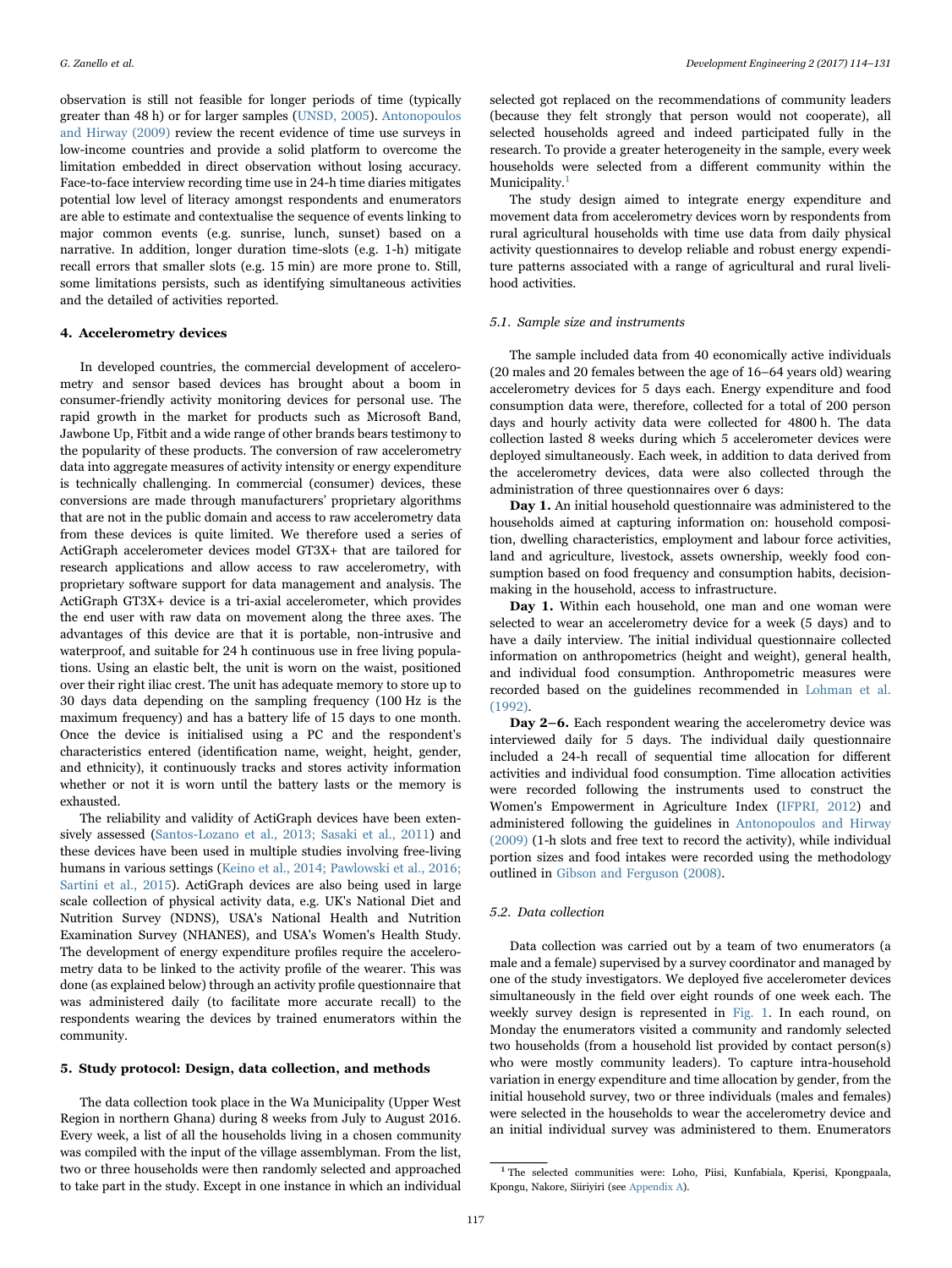<span id="page-4-0"></span>

Fig. 1. Workflow of the weekly data collection.

then surveyed the individuals daily for the next five days to gather information on time use and physical activity. On Saturday, the last individual surveys were administered and accelerometry devices returned to the enumerators. On Sunday the data were downloaded and the devices recharged ready for the following round. The survey was administered with tablets and implemented using SurveyCTO ([www.](http://www.surveycto.com) [surveycto.com](http://www.surveycto.com)), an online platform that allows for the design, collection and monitoring of multiple surveys.

#### 5.3. Data management

Accelerometry data were analysed and exported with Actilife, the proprietary ActiGraph software. The 30 Hz raw data were initially compressed to 3 s epochs in order to reduce the computational time without significant loss of accuracy for the activities typical of the population in the sample [\(Chen and Bassett, 2005](#page-16-37)). Each file was processed to detect period of "non wear" to be excluded from the analysis using Choi algorithm [\(Choi et al., 2011\)](#page-16-38) and then the data were exported to an MS Excel dataset aggregated to one hour-intervals that included the computation of the metabolic rate, energy expenditure, and cut points to classify physical activity (into light, moderate, vigorous and very vigorous activity) based on [Sasaki et al. \(2011\).](#page-17-13) Subsequently, for each individual we computed the Basal Metabolic rate based on the Harris–Benedict equation ([Harris and Benedict,](#page-16-39) [1918\)](#page-16-39).

Activities recorded in the time use questionnaire and consumption data required additional manipulations. The time use questionnaire recorded data at 1-h intervals and for each slot primary, secondary and tertiary activities (if any) were recorded. Activities were not chosen from a pre-compiled list but rather left free. Leaving the description of the activity to the enumerators increased the time spent by enumerators to fill the questionnaires but captured more granular details of the activities. The full sample included 353 activities which were later coded in 5 macro-activities and 14 micro-activities based on previously used categories that fitted within the local context [\(Antonopoulos and](#page-16-33) [Hirway, 2009\)](#page-16-33). The list of revised activities with descriptions is reported in [Table 2.](#page-4-1) Individual food intakes were recorded following [Gibson and Ferguson \(2008\).](#page-16-36) Each day, enumerators recorded the food intakes for each meal time (breakfast, mid-morning, noon, mid-afternoon, evening, before bed) while administering the individual questionnaires. Portion sizes were captured as follows: the container in which the meal was consumed was filled with water to a level equal to the volume of food consumed and weighed and net weight of the food consumed was recorded. The description of different food items/dishes consumed was standardised and recipes of the dishes consumed compiled by two enumerators. The weight of the cooked dish consumed was then converted into energy (calories) and main nutrients using conversion tables for the main ingredients.

The survey data collection produced three datasets that needed to be matched and aggregated using a unique identifier that captured the household ID, individual ID, and the day ID. For each individual the daily accelerometry data were first aggregated at hourly intervals and then merged with the recall based activity and time-use data which were also recorded at hourly intervals. The combined dataset was then merged data on individual on household characteristics. The dataset

<span id="page-4-1"></span>Table 2 Time use activities.

| Macro-activities     | Micro-activities                                                             |
|----------------------|------------------------------------------------------------------------------|
| Domestic             | Child and adult care                                                         |
|                      | Household chores (cooking, cleaning, fetching water or<br>firewood)          |
| Economic             | Crop (activities on the field, e.g. seeding, ploughing,<br>harvesting)       |
|                      | Processing (Cracking groundnuts, boiling shea nuts)                          |
|                      | Livestock (taking care of animals)                                           |
|                      | Marketing (sales of products)                                                |
| Social               | Religious activities (funerals, naming ceremony, praying,<br>church service) |
|                      | Social Community (chatting with friends, community<br>assembly)              |
|                      | Survey (responding to the study's questionnaire)                             |
| Resting and sleeping | Resting                                                                      |
|                      | Sleeping                                                                     |
| Personal             | Eating                                                                       |
|                      | Personal (bathing, hair-care)                                                |
|                      | Leisure (playing music instruments, watching TV,                             |
|                      | reading)                                                                     |

was further compressed at the day level and then at the individual level for the purpose of analysis. Data management and analysis were performed with Stata 13 [\(StataCorp, 2013](#page-17-14)).

### 6. Lessons learnt employing accelerometers devices in Ghana

#### 6.1. Logistics, data collection, and ethical issues

The use of accelerometry devices together with the administration of daily questionnaires required careful training and motivation of enumerators to elicit the engagement and cooperation of respondents through the entire duration over which they were wearing the devices and were being administered the questionnaires.

In this particular research, communities were selected at least 3 weeks prior to the commencement of data collection. These communities were then visited to make initial contacts and also to build rapport with community leaders which included a detailed explanation of the research. The contact persons were then advised to do a listing of households in the community (where there was none in place). During a second visit, which took place between a week to three days prior to the survey, the list was used to draw a random sample of households to participate in the survey. Community leaders (mainly chiefs and/or assembly persons) then accompanied enumerators to individual participants and then introduced the enumerators to them. Using enumerators from the community (or at a minimum those who were very fluent in the local language of the area) helped in building trust which was crucial for the participants' willingness to cooperate. In general, participants were magnanimous in extending their cooperation and time for the research. Indeed, all selected individuals agreed and participated in the research; only one person, who community leaders felt strongly would not cooperate, was replaced. It is thus not surprising that just 6% of the data (hourly intervals) had to be omitted as a result of individuals not wearing the device for more than 2 h on a given day ([Table 3\)](#page-5-0).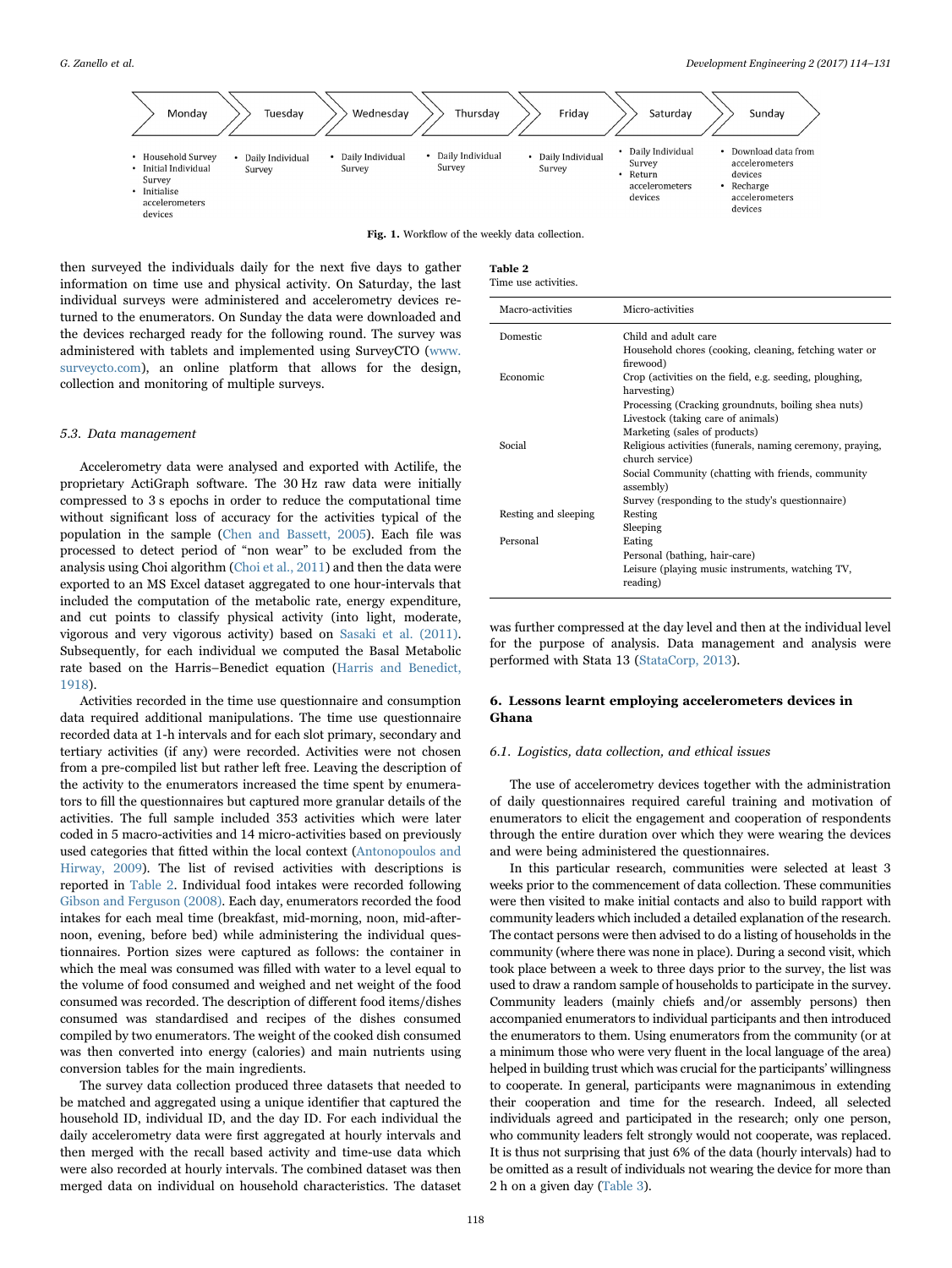<span id="page-5-0"></span>Wear-time validation: Number of missing hours/day.

| Missing hours  | Days           | Percent |
|----------------|----------------|---------|
| $\mathbf{0}$   | 182            | 91.0    |
| 1              | 3              | 1.5     |
| $\overline{2}$ | 3              | 1.5     |
| 3              | $\overline{2}$ | 1.0     |
| $\overline{4}$ | 1              | 0.5     |
| 6              | $\overline{2}$ | 1.0     |
| 7              | $\overline{2}$ | 1.0     |
| 9              | $\overline{2}$ | 1.0     |
| 11             | $\overline{2}$ | 1.0     |
| 13             | 1              | 0.5     |
| <b>TOTAL</b>   | 200            | 100.0   |

Needless to state that respect for participants and their practices and sensitivity to their concerns was pivotal to securing their cooperation. For example, occasionally respondents would mention other people, outside the acceptable definition of a household, as members of their household. Enumerators in these instances were very diplomatic and tactful in explaining to participants why those individuals could not be considered part of the said household. Enumerators were not dismissive of their views in such cases as that could jeopardise the research. Participants were also assured that the device was neither a voice nor video recorder, but only monitored their activity level without the ability to identify specific activity participants were engaged in. The need to administer the activity questionnaire separately was also explained on this basis. This assurance also minimised the risk of participants changing their activity pattern because of wearing the accelerometry devices.

Enumerators agreed with participants to visit as early as between 5:00 a.m. and 5:30 a.m. to administer the daily activity questionnaires. The choice of this time served a number of purposes, including the fact that it ensured their daily activities were not seriously interfered with; that time also tended to serve as a good reminder to those who would have otherwise forgotten to wear the device for the day; and also ideal for recalling activities undertaken the previous day before starting new ones.

There is generally respondent fatigue in rural areas in developing countries [\(Pettersson et al., 2005](#page-17-15)), as such incentivising research participants is becoming very popular. This becomes more important where recruited participants are to be surveyed for several days in a row. Whilst we tried not to use incentives to influence the responses of the participants, we were also careful not to let them lose interest, especially as the survey involved them wearing an accelerometry device for the entire duration of 5 days. As such, no mention was made of incentives as part of participants' briefing. However, participants were given a portion of the incentive in-kind two days into the survey to sustain their interest in continuing with the exercise. The rest of the incentive was then given to them (in cash) on the final day after

<span id="page-5-1"></span>

Descriptive statistics of households.

| Characteristics                                         | Mean  | SD.     |
|---------------------------------------------------------|-------|---------|
| Age of the head of the household (years)                | 46.84 | (10.80) |
| Literacy of the head (whether literate)                 | 0.47  | (0.12)  |
| Household size                                          | 11.11 | (4.77)  |
| Number of adult males in the household                  | 3.32  | (1.73)  |
| Number of adult females in the household                | 3.63  | (2.17)  |
| Number of children in the household                     | 4.16  | (2.17)  |
| Total land holding (Acres)                              | 6.03  | (3.16)  |
| Distance from the nearest all weather/tarmac road (Kms) | 0.70  | (0.67)  |
| Distance from the nearest local trading centre (Kms)    | 1.02  | (0.98)  |
| Km from the nearest major products market (Kms)         | 5.56  | (2.10)  |
| Number of households                                    | 19    |         |

interviewing them to thank them for agreeing and actually participating in the survey.

#### 6.2. Participants' thoughts about the use of accelerometer devices

Generally, respondents had very little knowledge of the working of the device(s) and tended to rely on the information given to them by the enumerators during the interviews. That notwithstanding they have a number of thoughts on the use of the devices. First, some respondents initially thought the devices could have some adverse effects on them but had their fears allayed by the assurances given by the enumerators. Second, some participants were concerned they were unable to see exactly what was recorded and only had to trust what they were told by the enumerators. Third, a few participants thought the devices were like some medical aid that could help them to work more on the farm. For example, a respondent on wearing the device for the first day worked so much on the farm so that he thought it was due to the device, but later noticed it was just his perception.

Indeed, respondents also held the view that even though intrusive, it felt very important to be visited by researchers on daily basis continuously for over a week for the purpose of data collection. According to them, the routine data collection also helped them take note of their daily activities and consumption. On the basis of the information given by enumerators before data collection, participants held that information generated through the research would ultimately contribute to policy on energy consumption and thus improved welfare in northern Ghana. Even though intensive, they said the data collection process was flexible enough (especially that it took place very early in the morning) to allow them go about their daily activities without much disruptions.

#### 6.3. Practicals findings to inform scale-up studies

Critical lessons learnt on the field can serve to guide in scaling up studies deploying accelerometry devices in rural contexts in lowincome countries. First, enumerators should be properly trained both in deploying the accelerometry device and also in the use of computerassisted personal interviewing (CAPI) technology. Enumerators for this research were trained for a minimum of three days prior to the field work. Computer literacy for enumerators is, therefore, a fundamental requirement. The fact that enumerators communicated with participants directly in their local dialect also helped in securing the cooperation of participants. Another enumerator characteristic to look out for, as in all other kinds of survey, is commitment/dedication. Waking up very early in the morning to be able to reach the communities to interview participants before they start their day's activities calls for total commitment on the part of enumerators, and fortunately, we had very committed individuals as enumerators for this study. A strict workflow, including checklists, drastically mitigates the risk of losing electronic data. Enumerators were instructed to upload questionnaires from the tablet to the encrypted server every couple of days, data from accelerometry devices were uploaded weekly. These practices not only helped to preserve the integrity of the data but allowed close monitoring of activities in the field. Recharging tablets and accelerometry devices at the end of each week was double checked by the enumerators.

The enumerators faced a few challenges that should inform actions to address them. First, the participants were mildly suspicious not knowing the exact motives of enumerators on the first day of the survey despite the assurances given to them. As a result, participants generally were overly cautious on day 1, but things eased with time. Further, participants had never participated in a study as intrusive as the current one requiring them to wear a device around their waist as long as the survey lasted. It was thus natural that they initially had some reservations.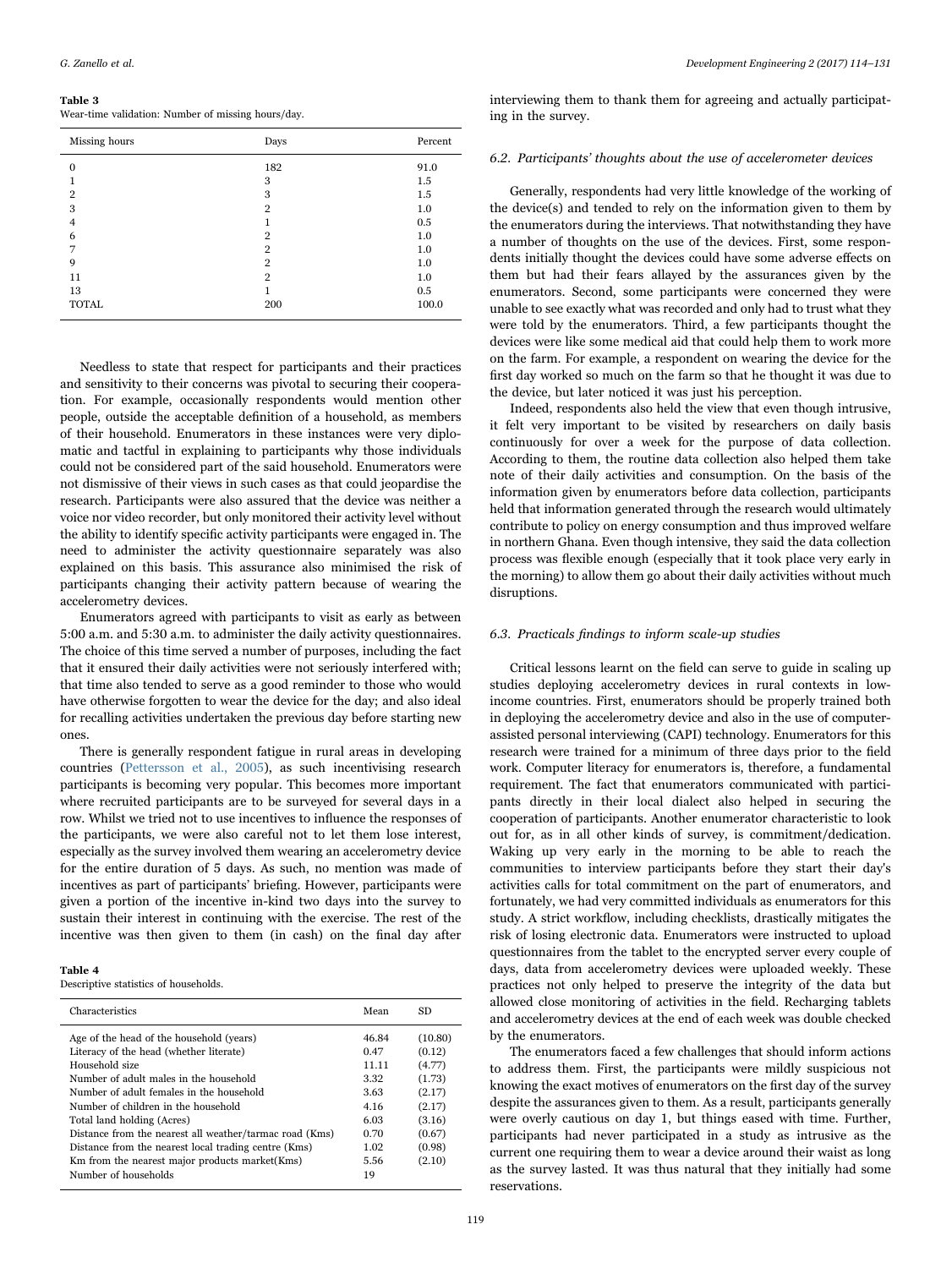<span id="page-6-0"></span>Descriptive statistics of anthropometric and activity data of individual respondents.

|                            | Males ( $n = 20$ ) |           | Females ( $n = 20$ ) |           |              | Full sample $(n = 40)$ |           |
|----------------------------|--------------------|-----------|----------------------|-----------|--------------|------------------------|-----------|
|                            | Mean               | <b>SD</b> | Mean                 | <b>SD</b> | Difference   | Mean                   | <b>SD</b> |
| Age                        | 45.60              | (11.89)   | 40.75                | (10.44)   | 4.85         | 43.17                  | (11.31)   |
| Height (in cm)             | 168.43             | (6.31)    | 159.82               | (6.18)    | $8.60***$    | 164.13                 | (7.55)    |
| Weight (in kg)             | 60.28              | (6.76)    | 55.79                | (7.64)    | 4.49         | 58.03                  | (7.48)    |
| BMI $(Kg/m2)$              | 21.28              | (2.41)    | 21.78                | (2.24)    | $-0.50$      | 21.53                  | (2.31)    |
| TEE (kcal/d)               | 2480.74            | (470.78)  | 2259.69              | (367.27)  | 221.10       | 2370.21                | (431.53)  |
| $AEE$ (kcal/d)             | 1048.29            | (397.29)  | 1067.63              | (299.07)  | $-19.35$     | 1057.96                | (347.22)  |
| <b>BMR</b>                 | 1432.46            | (101.57)  | 1192.06              | (100.61)  | 240.40***    | 1312.26                | (157.40)  |
| PAL                        | 1.72               | (0.24)    | 1.89                 | (0.21)    | $-0.17*$     | 1.81                   | (0.24)    |
| Light activity (%)         | 0.86               | (0.04)    | 0.84                 | (0.03)    | 0.02         | 0.85                   | (0.04)    |
| Moderate activity (%)      | 0.12               | (0.03)    | 0.14                 | (0.03)    | $-0.02*$     | 0.13                   | (0.03)    |
| Vigorous activity (%)      | 0.01               | (0.01)    | 0.01                 | (0.01)    | 0.00         | 0.01                   | (0.01)    |
| Very Vigorous activity (%) | 0.00               | (0.00)    | 0.00                 | (0.00)    | $-0.00$      | 0.00                   | (0.00)    |
| Steps / day                | 11,735.25          | (3036.43) | 16,488.88            | (3544.41) | $-4753.6***$ | 14,112.06              | (4050.46) |
| Days                       | 4.80               | (0.75)    | 4.60                 | (0.82)    | 0.20         | 4.70                   | (0.69)    |
| Hours (over 120)           | 119.60             | (0.75)    | 119.95               | (0.22)    | $-0.35$      | 119.78                 | (0.58)    |

Asterisks show level of significance \*\*\*= significant at 0.1% level, \*\*=significant at 1% level and \*=significant at 5% level.

#### 7. Results

#### 7.1. Field site and descriptive statistics of households and respondents

Data on physical activity and time use were collected from a sample of 20 men and 20 women in 19 households from eight different communities in Wa Municipality in Upper West region in northern Ghana. The region is located in the guinea savannah vegetation belt dominated by grassland with scattered draught resistant trees. The economy of the district is agrarian with about 80% of the population engaged in agriculture. The major crops grown in the area are maize, sorghum, millet, groundnut and cowpea. Goat, sheep, pigs and poultry are the main livestock in the area. The area is characterised by one rainy season, from May to September. Conditional to regular rainfalls, land preparation tends to start mid-May, immediately followed by sowing and seeding. Harvest time is expected in September. During the time of the survey, we mainly captured the sowing/seeding phase (ploughing and transplanting) and land maintenance (weeding). Depending on the crops grown, some households had started harvest at the end of the survey. This is an important consideration in discussing and contextualising the results, since energy expenditure and time use profiles are likely to be influenced by seasonality factors and the timing of the data collection exercise.

The descriptive statistics of the selected households are summarised in [Table 4](#page-5-1). The households selected for the survey were rural households with agriculture as their principal economic activity and main source of livelihood and income. All households were headed by males. Less than half of the household heads were literate. Household

<span id="page-6-1"></span>

sizes in this part of Ghana tend to be large with an average size of 11.11 members and includes all individuals living within a household compound. Indeed, the household size recorded for the survey communities is almost twice of the 6.4 persons recorded for rural Wa Municipality in the most recent census (GSS, 2014a). All households had access to agricultural land with an average holding of 6.03 acres spread over an average of 2 plots. In terms of access to infrastructure, the households were fairly close to all weather roads but were still at a considerable distance from the nearest agricultural product market. According to Ghana Statistical Service (2014b), the incidence of poverty in the Upper West region of Ghana where the selected communities are located is the highest – 70.7%.

[Table 5](#page-6-0) presents the descriptive statistics, anthropometric and activity data for the male and female respondents who wore the accelerometry devices in the selected households for a period of 5 days and answered the daily activity and time-use questionnaires.

In [Table 5](#page-6-0), the differences between male and female respondents are of interest, although owing to the small sample size, many of the differences are not statistically significant. Men are significantly taller than women and their average weight is also higher than that of women by 5 Kgs, although the difference in weight between men and women is not significant. While women have a higher mean BMI than men, there is no statistically significant difference between the BMI of men and women. The distribution of BMI of men and women in the sample may be seen in [Fig. 2.](#page-6-1) The modal BMI for women is clearly greater than that for men. Only four respondents (2 males and 2 females) have a BMI of less than 18.5, while four respondents (2 males and 2 females) have a BMI in excess of 25 (which is the threshold for being overweight). This suggests that the incidence of calorie undernutrition is quite limited – as chronic calorie deficits would tend to be reflected in BMI values below 18.5.

The Basal Metabolic Rate (BMR) is derived from standard equations<sup>2</sup> [that relate resting energy expenditure to age, gender, height and](#page-6-2) weight and are expectedly lower for women compared to men. However, the Activity Energy Expenditure (AEE) which reflects energy expenditure for physical activity is higher for women than for men. This gives women a higher Physical Activity Level (PAL) (Total Energy Expenditure/BMR) than for men and the difference in PAL is significant. While the Total Energy Expenditure (TEE) for men is greater than that for women, women are in fact more physically active than men. [Fig. 3](#page-7-0) shows the distribution of PAL for men and women,

<span id="page-6-2"></span><sup>2</sup> The BMR for men and women has been calculated using the Harris-Benedict equation ([Harris and Benedict, 1918\)](#page-16-39).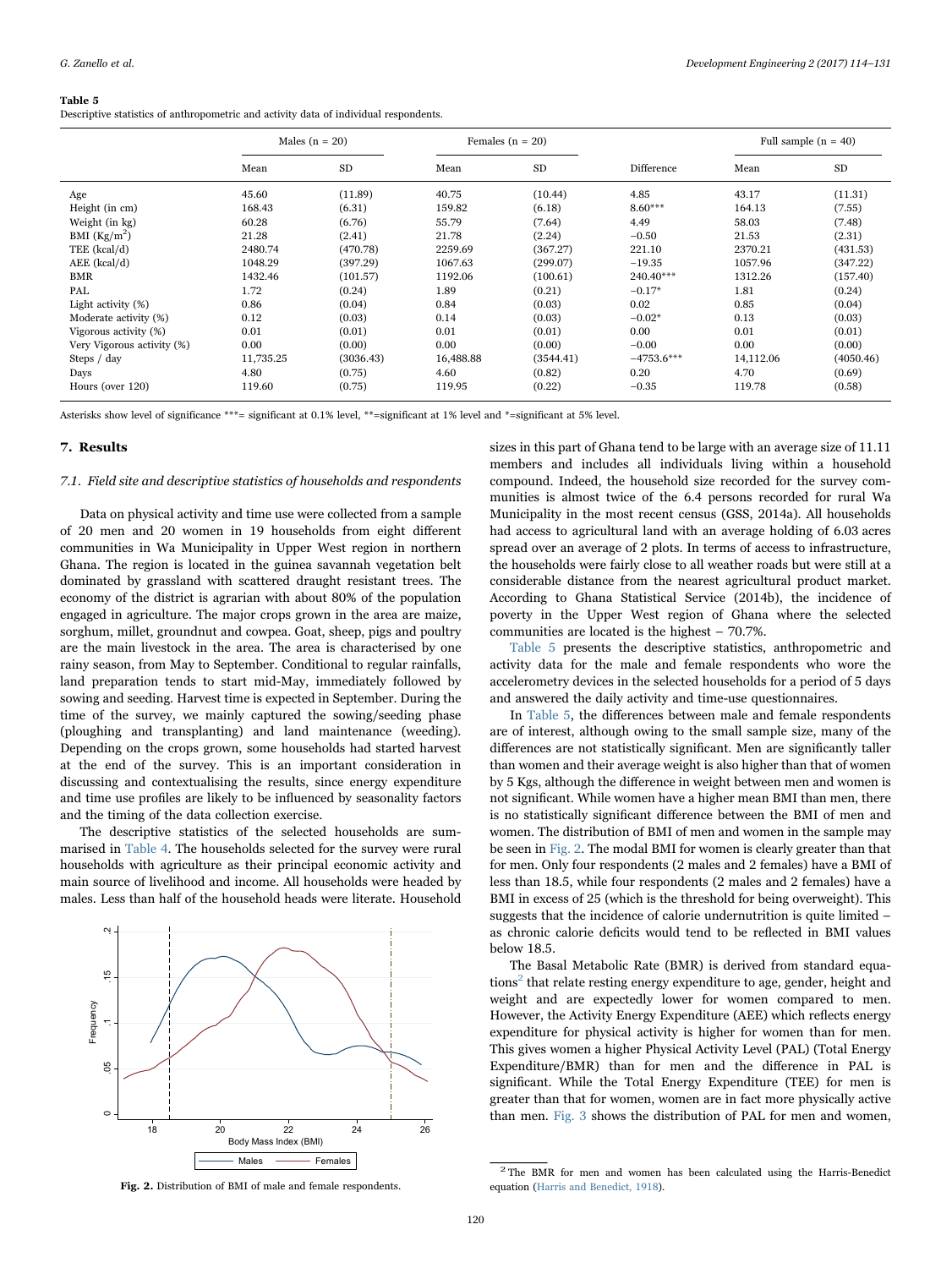<span id="page-7-0"></span>

<span id="page-7-1"></span>Fig. 4. Mean PAL for men and women through the day.

with the distribution for women lying to the right of the distribution for men. [Fig. 4](#page-7-1) shows how the mean PAL for men and women varies through the course of the day. The PAL for women follows that for men fairly closely from the start of the day to late afternoon (around 4 P.M.), but thereafter, there is a sharp spike in the PAL for women which is not matched by men. This probably reflects the greater involvement of women in cooking, child care and other domestic chores in the evening while men tend to wind down. Women also record a significantly higher number of steps than men during the course of the day which may reflect the fact that they are on their feet for a much longer duration as they carry out domestic chores. Most of the energy expenditure for both men and women comes from light and moderate activity with the proportion of energy expenditure coming from vigorous/very vigorous activity being less than 1%.

The mean total energy expenditure for men (2480 kcal) and women (2259 kcal) appears to be considerably less than the norm of 2900 cal per adult equivalent used in Ghana ([Ghana Statistical Service, 2014\)](#page-16-40) for the computation of the poverty line. While the sample in our study is not representative of rural Ghana, what the results suggest is that any assessment of poverty based on a normative calorie requirement of 2900 kcal per adult equivalent per day may overstate the incidence of poverty or calorie deficits among the rural poor in Ghana.

#### 7.2. Energy expenditure and time use

The proportion of energy expenditure and time use related to different activities for men and women is presented in [Table 6](#page-7-2).

For men, nearly three quarters of the energy expenditure comes from economic and social activities while domestic activities account for less than 5% of energy expenditure. The share of energy expenditure from economic activities is greater for men (51%) than for women

<span id="page-7-2"></span>

| Table 6                           |  |
|-----------------------------------|--|
| Energy expenditure of activities. |  |

|                            | Males<br>AEE (%) | Females<br>AEE (%) | Full sample<br>AEE (%) |
|----------------------------|------------------|--------------------|------------------------|
| Domestic activities        | 0.04             | 0.30               | 0.17                   |
| Child / adult care         | 0.00             | 0.02               | 0.01                   |
| Household chores           | 0.05             | 0.28               | 0.16                   |
| <b>Economic activities</b> | 0.51             | 0.38               | 0.44                   |
| Crop production            | 0.47             | 0.24               | 0.35                   |
| Livestock                  | 0.02             | 0.00               | 0.02                   |
| Marketing                  | 0.03             | 0.08               | 0.05                   |
| Processing                 | 0.00             | 0.03               | 0.01                   |
| Sleeping and resting       | 0.12             | 0.07               | 0.10                   |
| Resting                    | 0.09             | 0.06               | 0.07                   |
| Sleeping                   | 0.04             | 0.02               | 0.03                   |
| Social activities          | 0.23             | 0.10               | 0.16                   |
| Religious activities       | 0.06             | 0.04               | 0.04                   |
| Social interactions        | 0.13             | 0.05               | 0.09                   |
| Official (survey)          | 0.03             | 0.02               | 0.03                   |
| Personal activities        | 0.11             | 0.15               | 0.13                   |
| Eating                     | 0.05             | 0.10               | 0.07                   |
| Leisure                    | 0.00             | 0.00               | 0.00                   |
| Personal care              | 0.05             | 0.04               | 0.05                   |

(38%). However, within economic activities, women expend a larger share of energy on marketing and processing than men. This appears to reinforce the observations in the literature that in rural Ghana women play a dominant role in the marketing of agricultural produce [\(Boserup](#page-16-41) [and Kanji, 2007\)](#page-16-41). We have very little data on livestock activities in the data set to make a comparison between men and women. Expectedly, women spend a much larger share (30%) of their energy on domestic activities than men with the major portion derived from household chores. Men expend 23% of their energy on social activities while in the case of women it is only 10%. The larger involvement of women with domestic and child care activities appears to leave them less room for social interactions. Women spend 15% of their energy on personal activities which is greater than for men. However, the energy spent by women on "eating" may overlap other activities such as serving meals, feeding children.

#### 7.3. Energy intensity of activities

The Activity Energy Expenditure (AEE) and PAL associated with different activities for men and women in the sample are summarised in [Table 7.](#page-8-0)

It may be seen from the table that economic activities have the highest AEEs followed by domestic activities, while social activities and personal activities have the lowest AEEs. AEEs for economic and social activities are higher for men than women, similar for domestic activities and significantly lower for men in the case of personal activities. The higher AEE for personal activities for women may arise on account of the nature of other activities that are concurrently undertaken by women when they are involved with personal activities (e.g., eating or leisure activity may be undertaken concurrently with child care). While the AEEs for women are lower than for men, it is notable that for economic, domestic, social and personal activities, women have a higher PAL than for men. The activities undertaken by men in these categories are more energy intensive, but women are physically more active in the performance of these activities (i.e., requiring greater "effort" in relation to their BMR)- contributing to the overall higher levels of PAL for women discussed earlier. Bouts of vigorous and very vigorous activity are significantly higher for men for economic activities and significantly higher for women for social activities. The AEE and PAL for selected agricultural activities are presented in [Table 8.](#page-8-1) For agricultural activities that are undertaken by both men and women, a similar pattern is observed. AEEs for men are higher than for women, but women are physically more active in the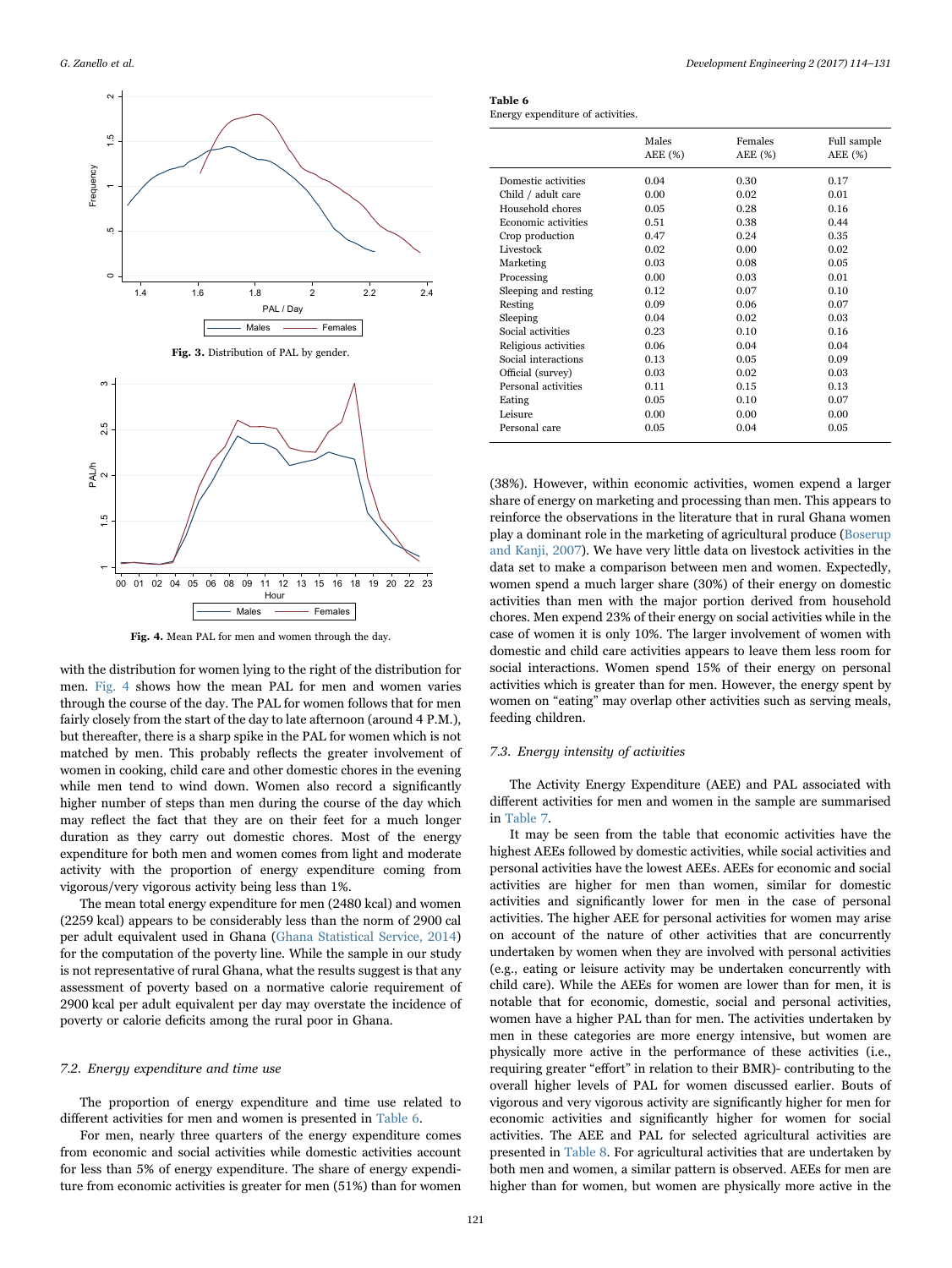<span id="page-8-0"></span>Activity Energy Expenditure and Physical Activity Levels for different activities.

|                                    |        | Males     |       | Females   |             |       | Full sample |  |
|------------------------------------|--------|-----------|-------|-----------|-------------|-------|-------------|--|
|                                    | Mean   | <b>SD</b> | Mean  | <b>SD</b> | Difference  | Mean  | <b>SD</b>   |  |
| Domestic activities                |        |           |       |           |             |       |             |  |
| AEE (kcal/hour)                    | 63.12  | (46.18)   | 63.09 | (45.36)   | 0.03        | 63.09 | (45.42)     |  |
| <b>PAL</b>                         | 2.03   | (0.74)    | 2.26  | (0.88)    | $-0.23*$    | 2.23  | (0.87)      |  |
| Light activity (mins/hour)         | 46.27  | (12.12)   | 43.81 | (13.07)   | 2.46        | 44.14 | (12.97)     |  |
| Moderate activity (mins/hour)      | 9.48   | (7.10)    | 11.80 | (9.27)    | $-2.32$     | 11.50 | (9.04)      |  |
| Vigorous activity (mins/hour)      | 1.40   | (1.94)    | 1.19  | (1.10)    | 0.21        | 1.22  | (1.24)      |  |
| Very Vigorous activity (mins/hour) | 0.17   | (0.28)    | 0.15  | (0.20)    | 0.02        | 0.15  | (0.21)      |  |
| Observations                       | 66     |           | 439   |           |             | 505   |             |  |
| Economic activities                |        |           |       |           |             |       |             |  |
| AEE (kcal/hour)                    | 101.44 | (65.83)   | 83.48 | (59.95)   | 17.95***    | 93.07 | (63.76)     |  |
| PAL                                | 2.67   | (1.04)    | 2.69  | (1.17)    | $-0.02$     | 2.68  | (1.10)      |  |
| Light activity (mins/hour)         | 40.82  | (11.83)   | 42.18 | (13.33)   | $-1.35$     | 41.45 | (12.56)     |  |
| Moderate activity (mins/hour)      | 15.77  | (9.07)    | 16.14 | (12.70)   | $-0.36$     | 15.94 | (10.91)     |  |
| Vigorous activity (mins/hour)      | 2.18   | (3.25)    | 1.49  | (1.93)    | $0.69***$   | 1.86  | (2.74)      |  |
| Very Vigorous activity (mins/hour) | 0.28   | (0.61)    | 0.15  | (0.25)    | $0.14***$   | 0.22  | (0.48)      |  |
| Observations                       | 509    |           | 444   |           |             | 953   |             |  |
| Sleeping and resting               |        |           |       |           |             |       |             |  |
| AEE (kcal/hour)                    | 13.53  | (28.89)   | 8.86  | (22.37)   | $4.67***$   | 11.32 | (26.11)     |  |
| PAL                                | 1.23   | (0.48)    | 1.18  | (0.46)    | $0.05*$     | 1.21  | (0.47)      |  |
| Light activity (mins/hour)         | 39.61  | (25.86)   | 35.88 | (27.47)   | $3.74**$    | 37.85 | (26.69)     |  |
| Moderate activity (mins/hour)      | 2.08   | (4.43)    | 1.50  | (4.28)    | $0.58**$    | 1.80  | (4.37)      |  |
| Vigorous activity (mins/hour)      | 0.28   | (0.76)    | 0.20  | (0.50)    | $0.08**$    | 0.24  | (0.65)      |  |
| Very Vigorous activity (mins/hour) | 0.06   | (0.19)    | 0.04  | (0.11)    | $0.02**$    | 0.05  | (0.16)      |  |
| Observations                       | 922    |           | 829   |           |             | 1751  |             |  |
| Social activities                  |        |           |       |           |             |       |             |  |
| AEE (kcal/hour)                    | 41.59  | (35.42)   | 44.76 | (36.66)   | $-3.17$     | 42.53 | (35.80)     |  |
| PAL                                | 1.70   | (0.57)    | 1.90  | (0.71)    | $-0.20***$  | 1.76  | (0.62)      |  |
| Light activity (mins/hour)         | 48.42  | (12.81)   | 45.49 | (14.75)   | $2.92**$    | 47.55 | (13.47)     |  |
| Moderate activity (mins/hour)      | 7.15   | (5.76)    | 8.30  | (7.70)    | $-1.15*$    | 7.49  | (6.42)      |  |
| Vigorous activity (mins/hour)      | 0.64   | (1.04)    | 0.81  | (0.78)    | $-0.17*$    | 0.69  | (0.97)      |  |
| Very Vigorous activity (mins/hour) | 0.10   | (0.20)    | 0.14  | (0.24)    | $-0.04*$    | 0.11  | (0.22)      |  |
| Observations                       | 533    |           | 226   |           |             | 759   |             |  |
| Individual activities              |        |           |       |           |             |       |             |  |
| AEE (kcal/hour)                    | 39.14  | (46.83)   | 54.25 | (46.81)   | $-15.11***$ | 46.64 | (47.38)     |  |
| <b>PAL</b>                         | 1.65   | (0.74)    | 2.08  | (0.91)    | $-0.44***$  | 1.86  | (0.86)      |  |
| Light activity (mins/hour)         | 44.88  | (18.75)   | 45.36 | (14.40)   | $-0.47$     | 45.12 | (16.72)     |  |
| Moderate activity (mins/hour)      | 6.07   | (6.34)    | 10.19 | (10.40)   | $-4.12***$  | 8.12  | (8.83)      |  |
| Vigorous activity (mins/hour)      | 0.80   | (1.70)    | 1.07  | (1.21)    | $-0.27*$    | 0.93  | (1.48)      |  |
| Very Vigorous activity (mins/hour) | 0.13   | (0.39)    | 0.18  | (0.33)    | $-0.04$     | 0.16  | (0.36)      |  |
| Observations                       | 274    |           | 270   |           |             | 544   |             |  |

Asterisks show level of significance \*\*\*= significant at 0.1% level, \*\*=significant at 1% level and \*=significant at 5% level.

### <span id="page-8-1"></span>Table 8

AEE and PAL for selected agricultural activities.

|                 | Males  |            |        | Females   |            | Full sample |         |
|-----------------|--------|------------|--------|-----------|------------|-------------|---------|
|                 | Mean   | ${\rm SD}$ | Mean   | <b>SD</b> | Difference | Mean        | SD      |
| Ploughing       |        |            |        |           |            |             |         |
| AEE (kcal/hour) | 146.95 | (100.93)   | 105.38 | (50.56)   | 41.57      | 142.40      | (97.34) |
| PAL             | 3.31   | (1.53)     | 3.35   | (1.09)    | $-0.0400$  | 3.32        | (1.48)  |
| Observations    | 65     |            | 8      |           |            | 73          |         |
| Transplanting   |        |            |        |           |            |             |         |
| AEE (kcal/hour) | 110.76 | (59.06)    | 81.82  | (33.70)   | 28.94      | 104.50      | (55.49) |
| PAL             | 2.87   | (0.92)     | 2.92   | (0.79)    | $-0.0482$  | 2.88        | (0.89)  |
| Observations    | 29     |            | 8      |           |            | 37          |         |
| Land clearing   |        |            |        |           |            |             |         |
| AEE (kcal/hour) | 121.15 | (68.93)    |        |           |            | 121.15      | (68.93) |
| PAL             | 2.90   | (1.06)     |        |           |            | 2.90        | (1.06)  |
| Observations    | 26     |            |        |           |            | 26          |         |
| Spraying        |        |            |        |           |            |             |         |
| AEE (kcal/hour) | 94.53  | (46.84)    |        |           |            | 94.53       | (46.84) |
| PAL             | 2.59   | (0.79)     |        |           |            | 2.59        | (0.79)  |
| Observations    | 12     |            |        |           |            | 12          |         |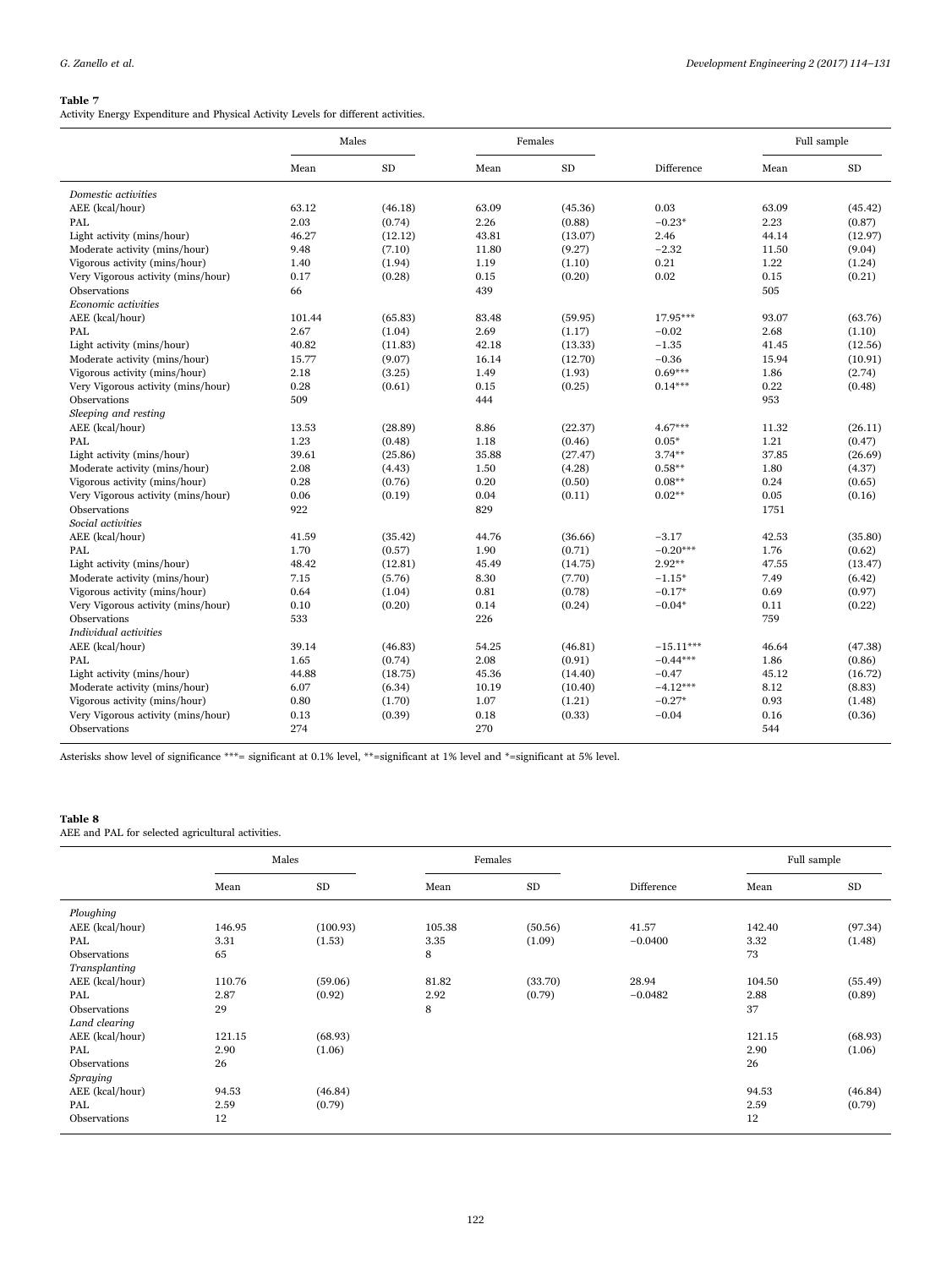<span id="page-9-0"></span>

Time use by activity.

| Activity             | Males |      |         | Females |      |         |            | Full sample |           |         |
|----------------------|-------|------|---------|---------|------|---------|------------|-------------|-----------|---------|
|                      | Mean  | SD   | Percent | Mean    | SD   | Percent | Difference | Mean        | <b>SD</b> | Percent |
| Domestic activities  | 0.67  | 0.66 | 2.79%   | 4.98    | 2.1  | 20.75%  | $-4.31***$ | 2.83        | 2.67      | 11.79%  |
| Child / adult care   | 0.01  | 0.04 | 0.04%   | 0.47    | 0.53 | 1.96%   | $-0.46***$ | 0.24        | 0.44      | 1.00%   |
| Household chores     | 0.64  | 0.62 | 2.67%   | 4.52    | 1.85 | 18.83%  | $-3.88***$ | 2.58        | 2.39      | 10.75%  |
| Economic activities  | 5.25  | 2.63 | 21.88%  | 4.78    | 2.33 | 19.92%  | 0.48       | 5.02        | 2.47      | 20.92%  |
| Crop production      | 4.57  | 2.69 | 19.04%  | 3.23    | 2.39 | 13.46%  | 1.34       | 3.9         | 2.61      | 16.25%  |
| Livestock            | 0.17  | 0.47 | 0.71%   | 0.07    | 0.27 | 0.29%   | 0.1        | 0.12        | 0.38      | 0.50%   |
| Marketing            | 0.52  | 1.04 | 2.17%   |         | 1.27 | 4.17%   | $-0.48$    | 0.76        | 1.17      | 3.17%   |
| Processing           | 0.01  | 0.04 | 0.04%   | 0.48    | 0.68 | 2.00%   | $-0.47**$  | 0.25        | 0.53      | 1.04%   |
| Sleeping and resting | 9.55  | 1.33 | 39.79%  | 8.91    | 1.08 | 37.13%  | 0.61       | 9.23        | 1.24      | 38.46%  |
| Resting              | 3.49  | 1.15 | 14.54%  | 3.24    | 0.88 | 13.50%  | 0.25       | 3.37        | 1.02      | 14.04%  |
| Sleeping             | 6.06  | 0.56 | 25.25%  | 5.67    | 0.36 | 23.63%  | $0.39*$    | 5.87        | 0.5       | 24.46%  |
| Social activities    | 5.68  | 3.6  | 23.67%  | 2.37    | 1.74 | 9.88%   | $3.31***$  | 4.02        | 3.25      | 16.75%  |
| Religious activities | 1.64  | 1.55 | 6.83%   | 0.86    | 1    | 3.58%   | 0.78       | 1.25        | 1.35      | 5.21%   |
| Social interactions  | 3.22  | 3    | 13.42%  | 1.1     | 1.31 | 4.58%   | $2.13**$   | 2.16        | 2.53      | 9.00%   |
| Official (survey)    | 0.82  | 0.39 | 3.42%   | 0.41    | 0.25 | 1.71%   | $0.41***$  | 0.61        | 0.38      | 2.54%   |
| Personal activities  | 2.84  | 0.81 | 11.83%  | 2.96    | 0.59 | 12.33%  | $-0.12$    | 2.9         | 0.7       | 12.08%  |
| Eating               | 1.3   | 0.55 | 5.42%   | 1.77    | 0.48 | 7.38%   | $-0.47**$  | 1.54        | 0.56      | 6.42%   |
| Leisure              | 0.24  | 0.5  | 1.00%   | 0.15    | 0.29 | 0.63%   | 0.08       | 0.19        | 0.4       | 0.79%   |
| Personal care        | 1.3   | 0.61 | 5.42%   | 1.03    | 0.39 | 4.29%   | 0.27       | 1.17        | 0.52      | 4.88%   |

Asterisks show level of significance \*\*\*= significant at 0.1% level, \*\*=significant at 1% level and \*=significant at 5% level.

#### performance of these activities.

The AEE and PAL patterns for men and women in the sample for sub-categories of domestic, economic, social and personal activities are presented in [Appendix B.](#page-13-1) The AEE for agricultural activities from our data are considerably less than the AEE estimates from the literature ([Table 5\)](#page-6-0). In most of the studies in the literature, AEE per hour has been estimated by taking the energy expended on an activity for a unit interval (e.g., a minute) and assuming that energy expenditure is maintained at that level for a period of one hour. This method does not allow for intervals of inactivity or rest during activities such as ploughing or weeding and, therefore, tends to overestimate the energy expenditure associated with different agricultural activities. The data from accelerometry devices gives a more reliable estimate of energy expenditure for agricultural activities because it allows for varying levels of physical exertion during an hour of a specific agricultural activity.

#### 7.4. Time use patterns

The average time use patterns of men and women in the sample over a period of 5 days when they were wearing the accelerometry devices is summarised in [Table 9.](#page-9-0)

For the sample as a whole, economic activities account for 21% of time use. Sleep and rest account for 38% while personal care, domestic and social activities account for 41% of time use. Both men and women devote nearly 5 h a day to economic activities and there is no significant difference between men and women. Men spend a larger proportion of time on crop production activities while women spend a larger proportion on marketing and processing activities. There are significant differences between men and women in domestic activities with women spending an average of 5 h a day on domestic activities as against just 0.67 h by men. The difference is mainly on account of the time spent by women on household chores. The time spent by women on child care appears to be low at 2% - however, that may be reflecting the fact that child care may be undertaken concurrently with other activities (see discussion below on the prevalence of multi-tasking along with different primary activities). Men spend an average of 5.68 h (23.67%) on social activities while women spend only an average of 2.37 h (9.88%). What this suggests is that the extra burden of household chores on women reduces the time available for social interactions, but does not affect their involvement in economic activities.

<span id="page-9-1"></span>



<span id="page-9-2"></span>

Fig. 6. Time use pattern through the day – women.

There are no significant differences between men and women in time spent on personal care, except for "eating" where women appear to spend more time. As noted previously, "eating" time for women may include other complementary activities like serving meals, feeding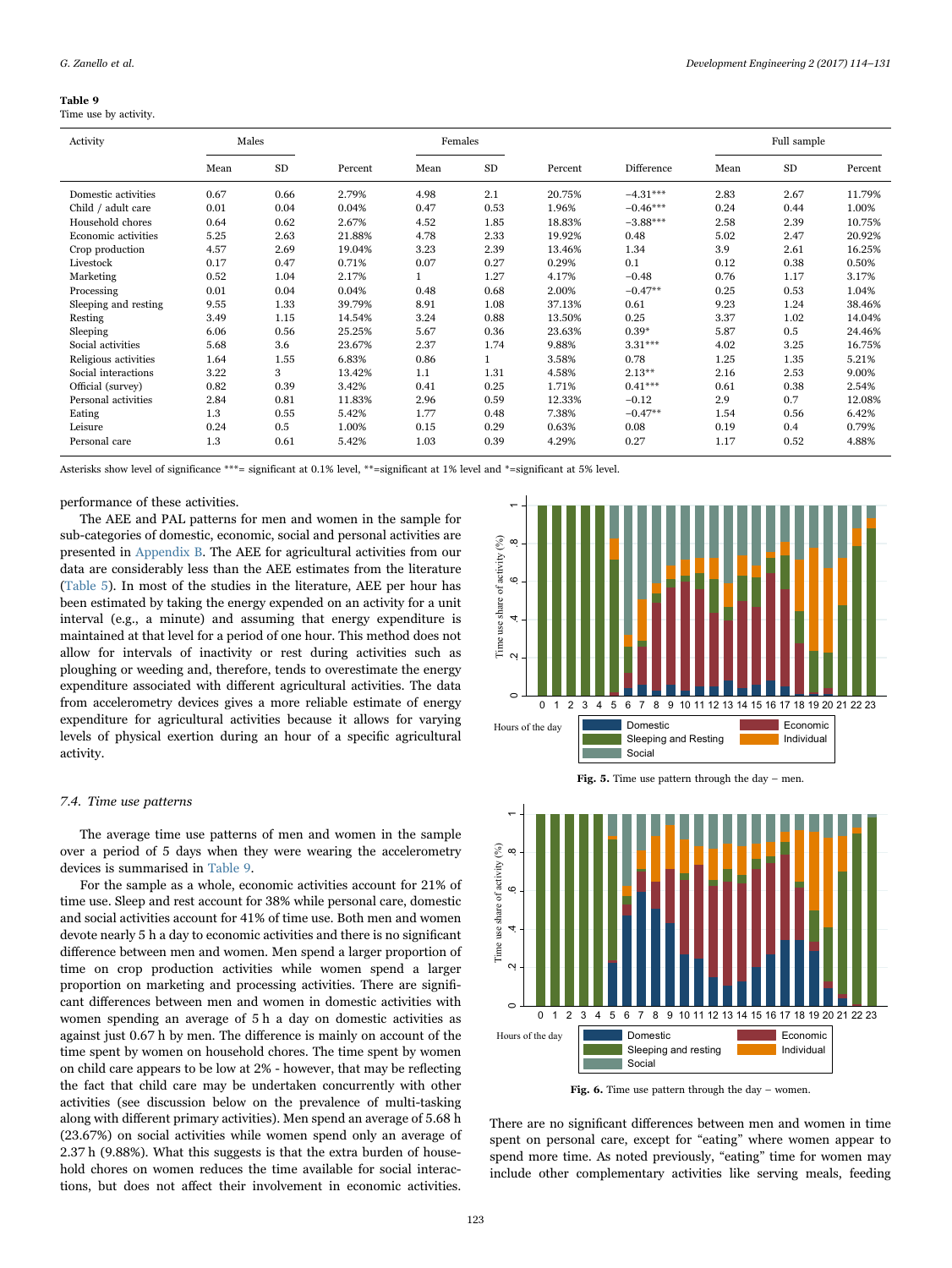<span id="page-10-0"></span>Energy expenditure and time use for activities.

|                       | Males   |             |         | Females     | Full sample |             |  |
|-----------------------|---------|-------------|---------|-------------|-------------|-------------|--|
|                       | AEE (%) | Time $(\%)$ | AEE (%) | Time $(\%)$ | AEE (%)     | Time $(\%)$ |  |
| Domestic activities   | 0.04    | 0.03        | 0.30    | 0.21        | 0.17        | 0.12        |  |
| Child / adult care    | 0.00    | 0.00        | 0.02    | 0.02        | 0.01        | 0.01        |  |
| Household chores      | 0.05    | 0.03        | 0.28    | 0.19        | 0.16        | 0.11        |  |
| Economic activities   | 0.51    | 0.22        | 0.38    | 0.20        | 0.44        | 0.21        |  |
| Crop production       | 0.47    | 0.19        | 0.24    | 0.13        | 0.35        | 0.16        |  |
| Livestock             | 0.02    | 0.01        | 0.00    | 0.00        | 0.02        | 0.01        |  |
| Marketing             | 0.03    | 0.02        | 0.08    | 0.04        | 0.05        | 0.03        |  |
| Processing            | 0.00    | 0.00        | 0.03    | 0.02        | 0.01        | 0.01        |  |
| Sleeping and resting  | 0.12    | 0.40        | 0.07    | 0.37        | 0.10        | 0.38        |  |
| Resting               | 0.09    | 0.15        | 0.06    | 0.14        | 0.07        | 0.14        |  |
| Sleeping              | 0.04    | 0.25        | 0.02    | 0.24        | 0.03        | 0.24        |  |
| Social activities     | 0.23    | 0.24        | 0.10    | 0.10        | 0.16        | 0.17        |  |
| Religious activities  | 0.06    | 0.07        | 0.04    | 0.04        | 0.04        | 0.05        |  |
| Social interactions   | 0.13    | 0.13        | 0.05    | 0.05        | 0.09        | 0.09        |  |
| Official (survey)     | 0.03    | 0.03        | 0.02    | 0.02        | 0.03        | 0.03        |  |
| Individual activities | 0.11    | 0.12        | 0.15    | 0.12        | 0.13        | 0.12        |  |
| Eating                | 0.05    | 0.05        | 0.10    | 0.07        | 0.07        | 0.06        |  |
| Leisure               | 0.00    | 0.01        | 0.00    | 0.01        | 0.00        | 0.01        |  |
| Personal care         | 0.05    | 0.05        | 0.04    | 0.04        | 0.05        | 0.05        |  |

children etc. which may extend the duration over which they have their meals.

The average time use patterns through the day (by the hour) for men and women are presented in [Figs. 5](#page-9-1) and [6](#page-9-2) respectively.

The graphs in [Figs. 5](#page-9-1) and [6](#page-9-2) show clear differences in the activity patterns of men and women through the day. While the total contribution (in terms of hours) to economic activities is the same for men and women, the contribution of women to economic activities comes later in the day. The proportion of time devoted by women to domestic activities during the course of the day is quite striking. Women's domestic activities are spread through the day into the evening and they get very little rest during the day. The much higher proportion of time spent by men on social activities during day time is also notable feature in the graphs. Personal activities for women are spread through the day while for men it tends to be concentrated earlier in the day and in the evening hours.

#### 7.5. Energy expenditure and time use

A comparison of the proportion of energy expenditure and time-use for different activities ([Table 10\)](#page-10-0) provides a number of interesting insights. For economic activities, while men and women spend a similar proportion of time (20–22%), the share of energy expenditure for men on economic activities is greater (51% versus 38% for women).

<span id="page-10-1"></span>

Fig. 7. Intra-household PAL ratios between husbands and wives.

Men spend a greater proportion of time on crop production activities. These figures suggest that men probably undertake the more physically demanding (energy intensive) crop production activities. Women spend a greater proportion of their time on marketing and processing activities but these are not as energy intensive as other crop production activities. While men and women spend a similar amount of energy on domestic activities, the time-share of women (21%) for domestic activities is much larger than it is for men (4%). The large proportion of time spent by women in domestic activities appears to leave them much less time for social activities and interactions. The time spent on sleeping and resting and for personal care activities are broadly similar for men and women.

## 7.6. Intra-household gender differences in energy expenditure and time use

The data collected in this study also allows a preliminary exploration of intra-household gender differences in energy expenditure and time-use in northern Ghana. We examined these differences using data from husband-wife pairs from 16 households. While the sample size was too small for a systematic examination of the determinants of these differences, the data, nevertheless suggest certain distinct patterns in gender differences in energy expenditure and time use within agricultural households.

The total daily energy expenditure of males and females in a household depends on their BMR and AEE. As the BMR can vary between individuals depending on the height, weight, age, and gender, differences in total energy expenditure between males and females may not reflect differences in physical activity. We, therefore, use the ratio of PAL (PAL $_{\text{female}}$ /PAL $_{\text{male}}$ ) of spouses within the same household to assess gender differences in physical activity levels. A PAL ratio greater than one would show that females have higher physical activity levels than males. [Fig. 7](#page-10-1) shows the female to male PAL ratio for the 16 households (husband-wife pairs) in the sample.

Except in four households, wives had a higher level of PAL than their husbands. On average, wives had a PAL that was 7% higher than that of their husbands. These figures suggest that not only are women physically more active than men on average as a group (See [Fig. 2\)](#page-6-1), but within households, wives are more physically active in relation to their husbands.

[Fig. 8](#page-11-0)a–d explore how the PAL ratio in households varies with the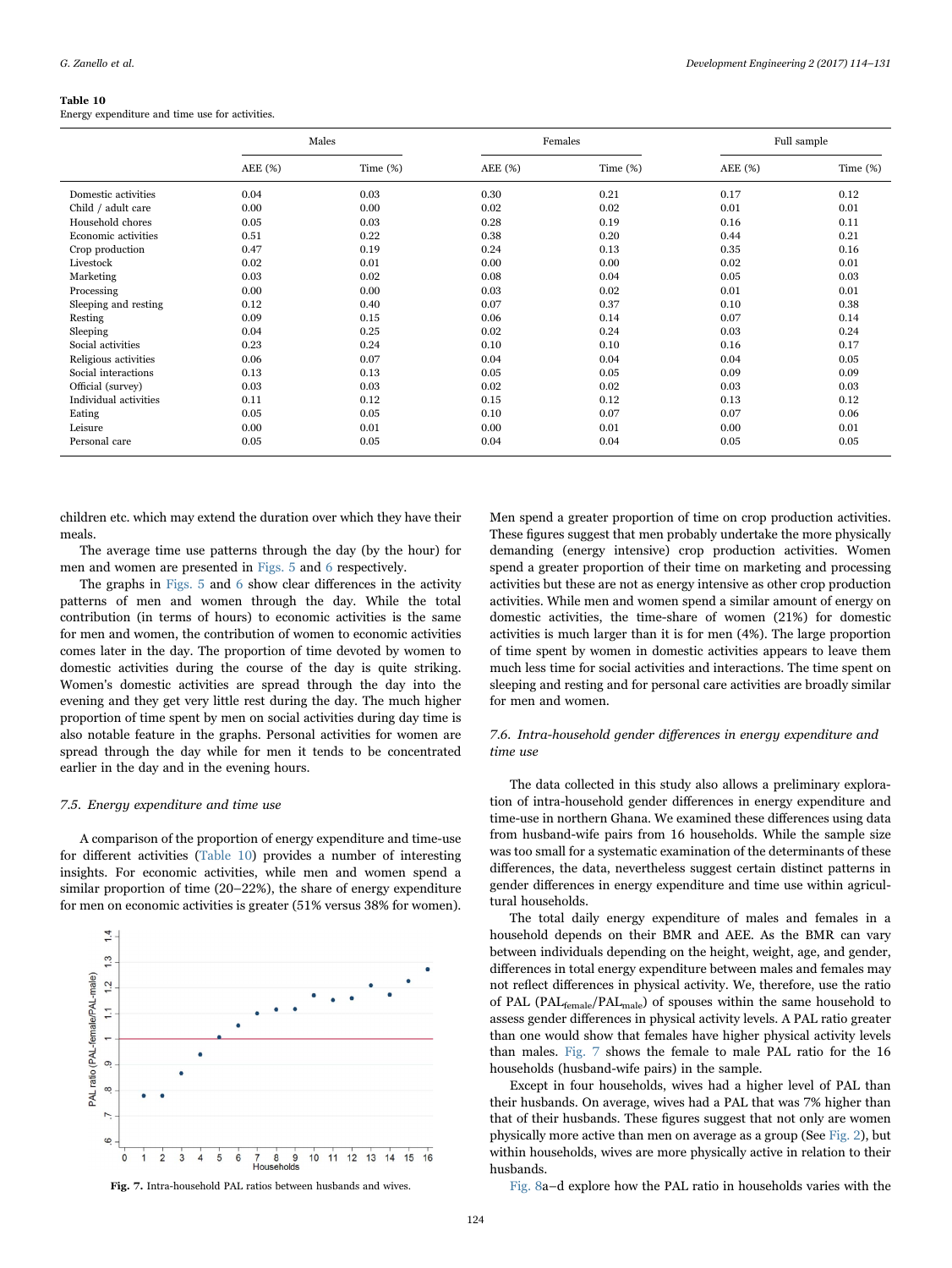<span id="page-11-0"></span>

Fig. 8. a–d Correlations of PAL ratio and household's characteristics.

<span id="page-11-2"></span>

| Table 11                                                               |  |  |  |
|------------------------------------------------------------------------|--|--|--|
| Intra-household gender differences in energy expenditure and time-use. |  |  |  |

| <b>Activities</b>     | AEE          |             |                             | Time use     |             |                             |  |
|-----------------------|--------------|-------------|-----------------------------|--------------|-------------|-----------------------------|--|
|                       | Husbands (A) | Wives $(B)$ | Difference (B-A) (% points) | Husbands (A) | Wives $(B)$ | Difference (B-A) (% points) |  |
| Domestic              | 4%           | 29%         | $-25%$                      | 3%           | 21%         | $-18%$                      |  |
| Economic              | 51%          | 39%         | 12%                         | 22%          | 18%         | 4%                          |  |
| Sleeping and Resting  | 12%          | 7%          | 5%                          | 40%          | 37%         | 23%                         |  |
| Individual (Personal) | 11%          | 15%         | $-4%$                       | 12%          | 13%         | $-1%$                       |  |
| Social                | 23%          | 10%         | 13%                         | 23%          | 10%         | 13%                         |  |

size of the household, number of adult males in the household, the age of the household head and the wealth<sup>3</sup> [of the household. The gender](#page-11-1) differences in PAL appear to increase with household size and the number of adult males in the household. It also appears to increase with the age of the household head and the wealth of the household. Higher PAL ratios associated with household size and number of adult males may arise from the increased burden of domestic chores for females in larger households. Higher PAL associated with increasing age of the (male) household head may reflect the changing nature of economic and non-economic activities performed by the household heads as they age. It is interesting that gender differences in PAL do not reduce with increasing household wealth. Higher PAL ratios in wealthier households may reflect the changing nature of occupations

undertaken by males as a household becomes wealthier while female activities and time use patterns may change little. For instance, a wealthier farm household with access to mechanisation may require less strenuous physical activity on farms by male working members. These relationships need to be explored further with larger data sets.

The patterns of AEE and time-use by husbands and wives within households are compared in [Table 11](#page-11-2). The observed differences largely conform to the pattern of differences between males and females considered as groups ([Table 10\)](#page-10-0). The largest differences in time use between husbands and wives are found in domestic work and social activities – with wives spending a much larger proportion of their time on domestic activities and husbands spending a much larger proportion of their time on social activities. Wives spend less time sleeping and resting but spend more time on personal care. There is not a large difference in the in the time spent in economic activities between husbands and wives in agricultural households. However, husbands spend a much larger proportion of their AEE on economic activities than wives, which may reflect differences in the nature (energy intensity) of economic activities undertaken. The difference in AEE

<span id="page-11-1"></span><sup>&</sup>lt;sup>3</sup>The wealth index is a composite measure based on the household's ownership of assets and materials used for housing construction and is designed to capture the household's cumulative living standard [\(Rutstein and Kiersten, 2004](#page-17-16)). It is constructed computing the first vector of a principal component analysis that includes the relevant household's assets and housing materials.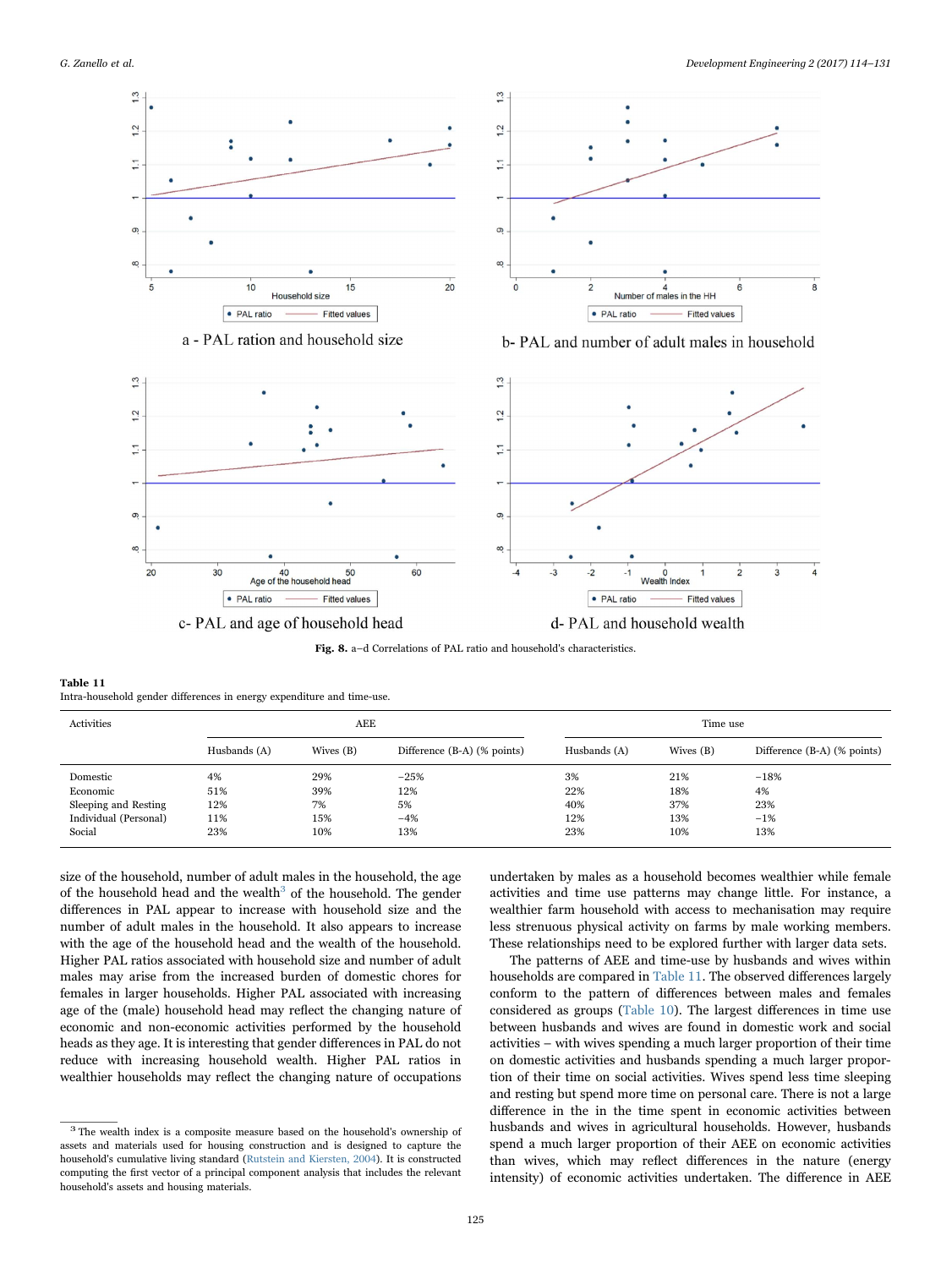for domestic activities between husbands and wives is larger than what would be suggested by the differences in time use. For social activities the differences in AEE are broadly proportional to the differences in time use.

#### 7.7. Discussion

Combining energy expenditure data from accelerometry devices with time-use data provides a window into rural agricultural and livelihood activities which had hitherto not been available. The methods adopted allow a precise and robust delineation of intra-household labour allocation and its implications for the nutritional requirements of men and women. Although the results confirm the stylised facts relating to energy expenditure of men and women in rural households (e.g., that energy expenditure for men is greater than women, men undertake the more physically demanding (energy intensive) agricultural production tasks), they also provide additional insights into the physical exertion and time demands that rural agricultural and livelihood activities make on men and women. The finding that women are required to maintain a higher PAL through the day in relation to men is particularly important because it suggests that there may be constraints to labour intensification for women through the adoption of new technologies or involvement in additional economic activities. The results from this small sample cannot be generalised to the entire rural population, but there appears to be a strong indication that the energy expenditure levels of men and women in rural areas in Ghana is considerably less than the normative energy requirements assumed for the calculation of poverty lines and incidence. The use of normative energy requirements based on age and gender may overstate the incidence and depth of calorie deficits and hunger. This proposition is supported within this small sample by the BMI distribution of the respondents, but needs to be examined with larger data sets that are representative of the rural population. PAL in rural agricultural and livelihood activities are much higher than in sedentary urban living, but these activities predominantly involve light and moderate levels of activity – rather than vigorous and very vigorous levels of activity commonly associated with the notion of 'hard rural life'.

It is somewhat surprising to find that men and women in rural Ghana are able to devote only 5 h a day to economically productive activities. Income enhancing interventions may need to be aimed at increasing the window available for engaging in economic activities. However, for women this may involve sharp trade-offs with time spent on household activities (which includes child care and nutrition). Interventions may, therefore, need to be designed to mitigate these trade-offs, which may call for an examination of the time and energy expenditure demands imposed by lack of transport, public health, drinking water and sanitation infrastructure (e.g., women may need to walk far to fetch water or firewood or access markets or public health facilities). Interventions that reduce the time and energy expenditure demands from these domestic activities may mitigate the trade-offs and improve calorie adequacy status even at existing levels of intake. The detailed examination of energy expenditure and time use patterns can facilitate the development of approaches to nutrition and welfare enhancement that are not focused on productivity/yield improving innovations alone.

#### 8. Conclusion

In this study we reported the experience of using accelerometry devices in Ghana. Scaled-up empirical application of the methods developed can facilitate a clearer delineation of the agriculture-nutrition impact pathways. Specifically, the methods can contribute to:

i. More accurate assessments of the incidence, depth and severity of undernutrition and poverty (in cases where undernutrition levels are defined in relation to average reference calorie requirements as is the case in the assessments of global hunger and food insecurity made by the FAO and IFPRI ([FAO et al., 2015; von Grebmer et al.,](#page-16-42)

[2014](#page-16-42)) in low and middle-income countries). Although recent initiatives and studies have highlighted the need for better data to monitor food systems and nutrition outcomes (Global [Panel, 2015;](#page-16-43) [IFPRI, 2015](#page-16-43); [Masters et al., 2014\)](#page-16-44), the assessment of the incidence of undernutrition/poverty is still often based on expenditure/ consumption/dietary surveys using normative energy requirement figures (which may vary by age group or gender). Knowledge of energy expenditure profiles will provide a better understanding of the influence of livelihood strategies and activities, environmental factors (e.g., climate and temperature) and access to health and physical infrastructure on energy expenditure patterns and inform better targeting of nutrition interventions.

- ii. Modelling energy expenditure data within an efficiency framework can contribute to the development of the notion "energy use efficiency" in rural livelihoods and its determinants. The protocols and methods can be used to understand the short-term and longterm effects of ill-health and disease on agricultural productivity and wage earnings. More generally, we envisage several applications of the methods in labour economics where effort is usually not observed or is empirically not measurable.
- iii. A better understanding of intra-household labour and physical activity allocation decisions, including those associated with the adoption of productivity-enhancing agricultural innovations. In particular, the methodology will be used to better understand the labour intensification for women associated with the adoption of improved agricultural technologies and the gender differentiation in the labour allocation decisions of rural households [\(Ellis, 1998;](#page-16-45) [Udry, 1996](#page-16-45)). Such approach should cover as much as possible the whole agricultural season, since intra-allocation of labour can significantly vary across the various agricultural activities [\(Kashiwazaki et al., 2009\)](#page-16-25). The results of the study will provide insights into how intra-household labour allocation decisions may influence the energy expenditure profile of undernourished members of rural households. Gender or age-differentiated household labour allocation decisions may influence the willingness of households to adopt new agricultural technologies or practices. Insights will also be gained into the trade-offs between different livelihood activities – for instance, the intensification of women's labour in agriculture may involve reduced maternal time for childcare.
- iv. A better understanding of the link between productivity-enhancing interventions and nutrition outcomes for individuals within a household. The linkage between agricultural development and nutrition outcomes in developing countries is the focus of a number of research programmes, as there appears to be a disconnect between gains in agricultural productivity and improvement in nutrition outcomes (e.g. Leveraging Agriculture for Nutrition in South Asia (LANSA) and Tackling the Agriculture and Nutrition Disconnect in India). Empirical measurement of energy expenditure profiles will help in clearer delineation of the pathways of impact from agricultural growth to nutrition outcomes.

#### Acknowledgement

This research was supported by the University of Reading Research Endowment Trust Fund and the DFID-IMMANA Grant #2.03 funded by UK aid from the UK Government. The views expressed do not necessarily reflect the UK Government's official policies. We would like to thank Patrick Webb for helpful comments and suggestions. We are also grateful for comments from participants at Seminar at the Leverhulme Centre for Integrative Research on Agriculture and Health (LCIRAH) and Departmental Seminar (University of Reading). This research benefitted incredibly from the meticulous research assistantship and dedication of Yazidu Ustarz, Edna Latuo, and Anthony N-yelkabong. We are also grateful to the respondents that took the time to participate in this research.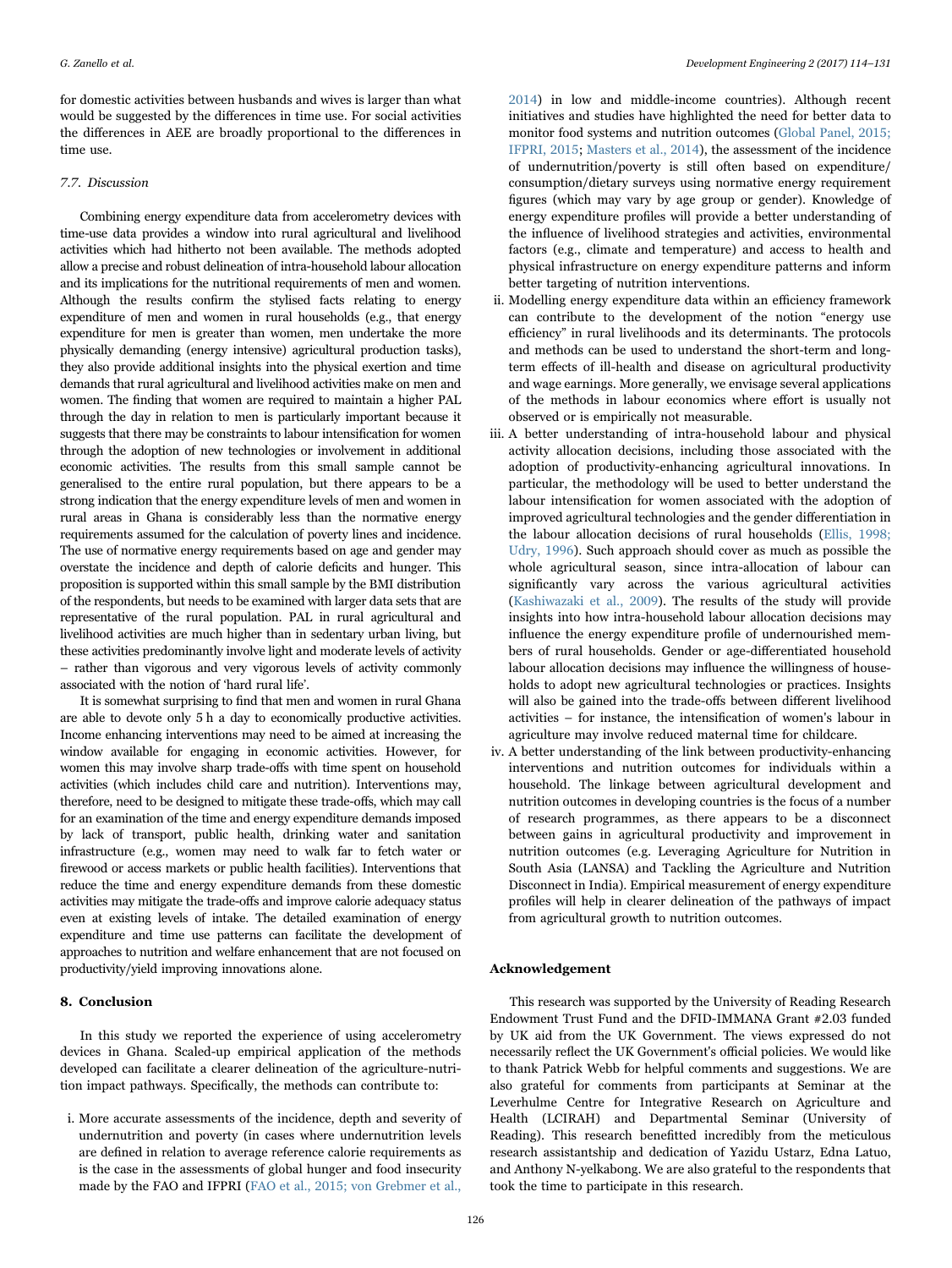# <span id="page-13-0"></span>Appendix A

# <span id="page-13-2"></span>See [Fig. A1.](#page-13-2)



Fig. A1. Map of Wa Municipal, Ghana showing study communities.

# <span id="page-13-1"></span>Appendix B. Individual descriptive statistics for time use (micro activities data / hour)

# Domestic Activities

|                               | Males |                   |       | Females |            | Full sample |         |
|-------------------------------|-------|-------------------|-------|---------|------------|-------------|---------|
|                               | Mean  | <b>SD</b>         | Mean  | SD.     | Difference | Mean        | SD      |
| Child and adult care          |       |                   |       |         |            |             |         |
| AEE (kcal/hour)               | 0.05  | $\left( .\right)$ | 46.31 | (35.18) | $-46.260$  | 45.18       | (35.48) |
| PAL                           | 1.00  | $\left( .\right)$ | 1.93  | (0.67)  | $-0.932$   | 1.91        | (0.68)  |
| Light activity (mins/hour)    | 10.00 | $\left( .\right)$ | 47.98 | (10.84) | $-37.980$  | 47.05       | (12.24) |
| Moderate activity (mins/hour) | 0.00  | $\left( .\right)$ | 8.96  | (6.83)  | $-8.964$   | 8.75        | (6.88)  |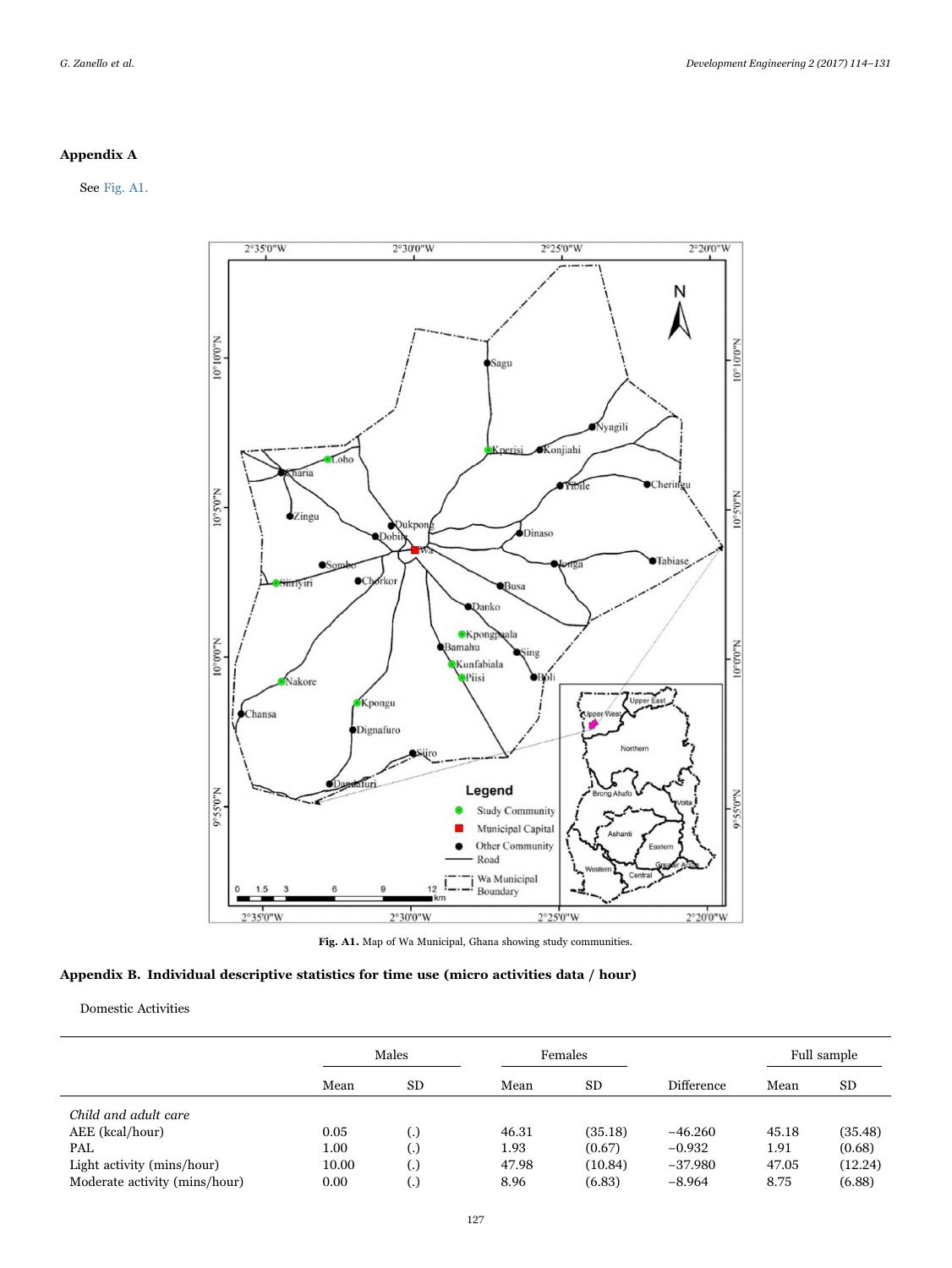G. Zanello et al. *Development Engineering 2 (2017) 114–131*

| Vigorous activity (mins/hour)                                    | 0.00  | $\left( . \right)$ | 0.91  | (0.77)  | $-0.908$ | 0.89  | (0.77)  |  |  |  |
|------------------------------------------------------------------|-------|--------------------|-------|---------|----------|-------|---------|--|--|--|
| Very Vigorous activity (mins/hour)                               | 0.00  | $\left( . \right)$ | 0.10  | (0.14)  | $-0.100$ | 0.10  | (0.14)  |  |  |  |
| <b>Observations</b>                                              |       |                    | 40    |         |          | 41    |         |  |  |  |
| Household chores (cooking, cleaning, fetching water or firewood) |       |                    |       |         |          |       |         |  |  |  |
| AEE (kcal/hour)                                                  | 65.67 | (45.66)            | 64.77 | (45.95) | 0.894    | 64.89 | (45.86) |  |  |  |
| PAL                                                              | 2.07  | (0.73)             | 2.29  | (0.89)  | $-0.217$ | 2.26  | (0.87)  |  |  |  |
| Light activity (mins/hour)                                       | 46.49 | (11.35)            | 43.40 | (13.21) | 3.097    | 43.82 | (13.01) |  |  |  |
| Moderate activity (mins/hour)                                    | 9.85  | (7.04)             | 12.09 | (9.44)  | $-2.238$ | 11.78 | (9.17)  |  |  |  |
| Vigorous activity (mins/hour)                                    | 1.46  | (1.96)             | 1.22  | (1.12)  | 0.240    | 1.26  | (1.27)  |  |  |  |
| Very Vigorous activity (mins/hour)                               | 0.17  | (0.28)             | 0.15  | (0.20)  | 0.023    | 0.15  | (0.21)  |  |  |  |
| <b>Observations</b>                                              | 63    |                    | 399   |         |          | 462   |         |  |  |  |

Economic Activities

 $\overline{a}$ 

|                                                                     | Males  |                    |       | Females   |             | Full sample |           |
|---------------------------------------------------------------------|--------|--------------------|-------|-----------|-------------|-------------|-----------|
|                                                                     | Mean   | <b>SD</b>          | Mean  | <b>SD</b> | Difference  | Mean        | <b>SD</b> |
| Crop (activities on the field, e.g. seeding, ploughing, harvesting) |        |                    |       |           |             |             |           |
| AEE (kcal/hour)                                                     | 106.91 | (66.59)            | 82.38 | (54.93)   | 24.53***    | 96.97       | (63.25)   |
| PAL                                                                 | 2.76   | (1.05)             | 2.70  | (1.13)    | 0.053       | 2.73        | (1.08)    |
| Light activity (mins/hour)                                          | 39.74  | (11.86)            | 41.88 | (13.12)   | $-2.143*$   | 40.60       | (12.42)   |
| Moderate activity (mins/hour)                                       | 16.57  | (8.97)             | 16.45 | (12.57)   | 0.124       | 16.52       | (10.57)   |
| Vigorous activity (mins/hour)                                       | 2.31   | (3.40)             | 1.45  | (1.81)    | $0.859***$  | 1.96        | (2.89)    |
| Very Vigorous activity (mins/hour)                                  | 0.29   | (0.63)             | 0.15  | (0.25)    | $0.146***$  | 0.23        | (0.51)    |
| Observations                                                        | 442    |                    | 301   |           |             | 743         |           |
| Processing (Cracking groundnuts, boiling shea nuts)                 |        |                    |       |           |             |             |           |
| AEE (kcal/hour)                                                     | 128.58 | $\left( .\right)$  | 77.38 | (46.88)   | 51.21       | 78.42       | (46.96)   |
| PAL                                                                 | 3.29   | (.)                | 2.54  | (0.95)    | 0.756       | 2.55        | (0.95)    |
| Light activity (mins/hour)                                          | 35.30  | (.)                | 44.22 | (10.26)   | $-8.924$    | 44.04       | (10.23)   |
| Moderate activity (mins/hour)                                       | 22.25  | (.)                | 13.92 | (9.57)    | 8.332       | 14.09       | (9.54)    |
| Vigorous activity (mins/hour)                                       | 2.30   | $\left( . \right)$ | 1.71  | (1.94)    | 0.587       | 1.72        | (1.92)    |
| Very Vigorous activity (mins/hour)                                  | 0.15   | $\left( . \right)$ | 0.15  | (0.22)    | 0.00417     | 0.15        | (0.22)    |
| Observations                                                        | 1      |                    | 48    |           |             | 49          |           |
| Livestock (taking care of animals)                                  |        |                    |       |           |             |             |           |
| AEE (kcal/hour)                                                     | 75.59  | (48.15)            | 68.42 | (33.40)   | 7.169       | 73.50       | (43.76)   |
| PAL                                                                 | 2.32   | (0.84)             | 2.57  | (0.80)    | $-0.242$    | 2.39        | (0.82)    |
| Light activity (mins/hour)                                          | 45.42  | (9.17)             | 42.81 | (10.87)   | 2.613       | 44.66       | (9.53)    |
| Moderate activity (mins/hour)                                       | 12.66  | (7.90)             | 15.93 | (10.26)   | $-3.264$    | 13.62       | (8.56)    |
| Vigorous activity (mins/hour)                                       | 1.72   | (1.68)             | 1.21  | (0.78)    | 0.516       | 1.57        | (1.48)    |
| Very Vigorous activity (mins/hour)                                  | 0.19   | (0.28)             | 0.06  | (0.08)    | 0.134       | 0.15        | (0.24)    |
| Observations                                                        | 17     |                    | 7     |           |             | 24          |           |
| Marketing (sales of products)                                       |        |                    |       |           |             |             |           |
| AEE (kcal/hour)                                                     | 58.66  | (45.96)            | 91.80 | (80.76)   | $-33.14**$  | 79.64       | (71.65)   |
| PAL                                                                 | 1.99   | (0.74)             | 2.72  | (1.45)    | $-0.738***$ | 2.45        | (1.28)    |
| Light activity (mins/hour)                                          | 49.48  | (8.46)             | 42.03 | (15.58)   | $7.450**$   | 44.76       | (13.85)   |
| Moderate activity (mins/hour)                                       | 9.23   | (7.71)             | 16.30 | (14.73)   | $-7.074**$  | 13.71       | (13.04)   |
| Vigorous activity (mins/hour)                                       | 1.09   | (1.84)             | 1.52  | (2.34)    | $-0.430$    | 1.36        | (2.18)    |
| Very Vigorous activity (mins/hour)                                  | 0.20   | (0.48)             | 0.15  | (0.28)    | 0.0537      | 0.17        | (0.36)    |
| Observations                                                        | 51     |                    | 88    |           |             | 139         |           |

Social Activities

j.

|                                                                           | Males |           |       | Females   |            | Full sample |         |
|---------------------------------------------------------------------------|-------|-----------|-------|-----------|------------|-------------|---------|
|                                                                           | Mean  | <b>SD</b> | Mean  | <b>SD</b> | Difference | Mean        | SD.     |
| Religious activities (funerals, naming ceremony, praying, church service) |       |           |       |           |            |             |         |
| AEE (kcal/hour)                                                           | 35.70 | (25.54)   | 40.04 | (34.99)   | $-4.333$   | 37.23       | (29.21) |
| PAL                                                                       | 1.61  | (0.43)    | 1.79  | (0.65)    | $-0.180*$  | 1.68        | (0.53)  |
| Light activity (mins/hour)                                                | 49.09 | (13.55)   | 45.02 | (15.99)   | $4.069*$   | 47.66       | (14.55) |
| Moderate activity (mins/hour)                                             | 6.14  | (4.76)    | 7.47  | (6.87)    | $-1.333$   | 6.60        | (5.61)  |
| Vigorous activity (mins/hour)                                             | 0.63  | (0.66)    | 0.72  | (0.77)    | $-0.0869$  | 0.67        | (0.70)  |
| Very Vigorous activity (mins/hour)                                        | 0.08  | (0.14)    | 0.11  | (0.15)    | $-0.0290$  | 0.09        | (0.15)  |
| <b>Observations</b>                                                       | 155   |           | 84    |           |            | 239         |         |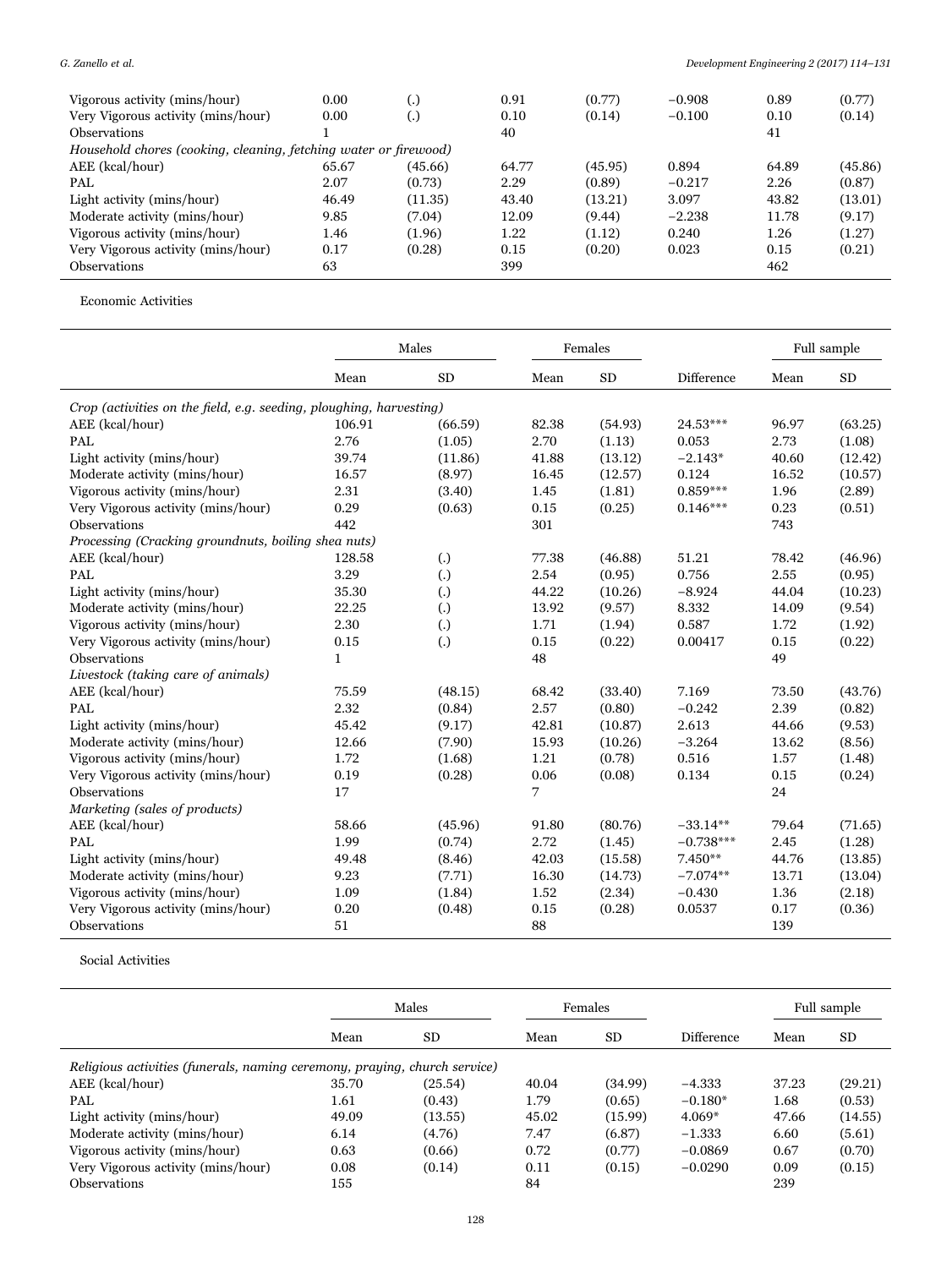Social Community (chatting with friends, community assembly)

| AEE (kcal/hour)                                  | 42.84 | (35.35) | 46.52 | (38.09) | $-3.678$   | 43.79 | (36.06) |
|--------------------------------------------------|-------|---------|-------|---------|------------|-------|---------|
| PAL                                              | 1.72  | (0.57)  | 1.94  | (0.75)  | $-0.224**$ | 1.78  | (0.63)  |
| Light activity (mins/hour)                       | 48.58 | (12.52) | 47.81 | (12.05) | 0.768      | 48.38 | (12.39) |
| Moderate activity (mins/hour)                    | 7.50  | (5.93)  | 8.79  | (8.65)  | $-1.290$   | 7.83  | (6.75)  |
| Vigorous activity (mins/hour)                    | 0.58  | (0.77)  | 0.79  | (0.70)  | $-0.212*$  | 0.63  | (0.75)  |
| Very Vigorous activity (mins/hour)               | 0.10  | (0.21)  | 0.13  | (0.16)  | $-0.0340$  | 0.11  | (0.20)  |
| <b>Observations</b>                              | 298   |         | 104   |         |            | 402   |         |
| Survey (responding to the study's questionnaire) |       |         |       |         |            |       |         |
| AEE (kcal/hour)                                  | 48.35 | (48.57) | 50.39 | (35.97) | $-2.041$   | 49.01 | (44.75) |
| PAL                                              | 1.79  | (0.75)  | 2.01  | (0.71)  | $-0.219$   | 1.86  | (0.74)  |
| Light activity (mins/hour)                       | 46.50 | (12.35) | 40.20 | (17.34) | $6.304*$   | 44.47 | (14.38) |
| Moderate activity (mins/hour)                    | 7.83  | (6.65)  | 8.80  | (6.65)  | $-0.965$   | 8.14  | (6.64)  |
| Vigorous activity (mins/hour)                    | 0.90  | (2.03)  | 1.06  | (0.95)  | $-0.165$   | 0.95  | (1.76)  |
| Very Vigorous activity (mins/hour)               | 0.14  | (0.27)  | 0.23  | (0.46)  | $-0.0885$  | 0.17  | (0.34)  |
| <b>Observations</b>                              | 80    |         | 38    |         |            | 118   |         |
|                                                  |       |         |       |         |            |       |         |

# Resting and sleeping

|                                    | Males |         |            | Females |             |       | Full sample |
|------------------------------------|-------|---------|------------|---------|-------------|-------|-------------|
|                                    | Mean  | SD      | SD<br>Mean |         | Difference  | Mean  | SD          |
| Resting                            |       |         |            |         |             |       |             |
| AEE (kcal/hour)                    | 25.23 | (40.16) | 17.73      | (32.64) | $7.491*$    | 21.69 | (36.97)     |
| PAL                                | 1.42  | (0.66)  | 1.36       | (0.67)  | 0.0616      | 1.39  | (0.66)      |
| Light activity (mins/hour)         | 45.59 | (20.68) | 41.77      | (24.03) | $3.820*$    | 43.79 | (22.39)     |
| Moderate activity (mins/hour)      | 3.86  | (6.06)  | 3.04       | (6.40)  | 0.820       | 3.47  | (6.23)      |
| Vigorous activity (mins/hour)      | 0.51  | (1.13)  | 0.39       | (0.71)  | 0.116       | 0.45  | (0.96)      |
| Very Vigorous activity (mins/hour) | 0.10  | (0.28)  | 0.08       | (0.16)  | 0.0260      | 0.09  | (0.23)      |
| <b>Observations</b>                | 339   |         | 303        |         |             | 642   |             |
| Sleeping                           |       |         |            |         |             |       |             |
| AEE (kcal/hour)                    | 6.73  | (16.06) | 3.74       | (10.25) | 2.983***    | 5.31  | (13.69)     |
| PAL                                | 1.11  | (0.27)  | 1.08       | (0.21)  | $0.0377**$  | 1.10  | (0.24)      |
| Light activity (mins/hour)         | 36.14 | (27.87) | 32.48      | (28.75) | $3.654*$    | 34.40 | (28.34)     |
| Moderate activity (mins/hour)      | 1.04  | (2.61)  | 0.62       | (1.80)  | $0.429**$   | 0.84  | (2.27)      |
| Vigorous activity (mins/hour)      | 0.15  | (0.34)  | 0.09       | (0.26)  | $0.0593**$  | 0.12  | (0.30)      |
| Very Vigorous activity (mins/hour) | 0.03  | (0.09)  | 0.01       | (0.05)  | $0.0162***$ | 0.02  | (0.08)      |
| Observations                       | 583   |         | 526        |         |             | 1109  |             |

Personal activities

|                                                  | Males |           | Females |           |             |       | Full sample |
|--------------------------------------------------|-------|-----------|---------|-----------|-------------|-------|-------------|
|                                                  | Mean  | <b>SD</b> | Mean    | <b>SD</b> | Difference  | Mean  | <b>SD</b>   |
| Leisure (playing music instruments, watching TV) |       |           |         |           |             |       |             |
| AEE (kcal/hour)                                  | 19.04 | (19.01)   | 13.04   | (16.11)   | 5.993       | 16.87 | (18.02)     |
| PAL                                              | 1.29  | (0.29)    | 1.26    | (0.32)    | 0.0309      | 1.28  | (0.29)      |
| Light activity (mins/hour)                       | 43.65 | (23.72)   | 32.17   | (25.77)   | 11.48       | 39.50 | (24.75)     |
| Moderate activity (mins/hour)                    | 2.96  | (3.41)    | 1.68    | (2.61)    | 1.276       | 2.50  | (3.17)      |
| Vigorous activity (mins/hour)                    | 0.26  | (0.21)    | 0.46    | (0.54)    | $-0.195$    | 0.33  | (0.37)      |
| Very Vigorous activity (mins/hour)               | 0.08  | (0.17)    | 0.15    | (0.23)    | $-0.0674$   | 0.11  | (0.19)      |
| Observations                                     | 23    |           | 13      |           |             | 36    |             |
| Eating                                           |       |           |         |           |             |       |             |
| AEE (kcal/hour)                                  | 41.56 | (38.44)   | 60.57   | (47.84)   | $-19.02***$ | 52.28 | (44.92)     |
| PAL                                              | 1.70  | (0.62)    | 2.22    | (0.93)    | $-0.520***$ | 1.99  | (0.85)      |
| Light activity (mins/hour)                       | 47.89 | (15.03)   | 45.89   | (12.71)   | 2.002       | 46.76 | (13.78)     |
| Moderate activity (mins/hour)                    | 6.61  | (5.86)    | 11.69   | (11.07)   | $-5.075***$ | 9.47  | (9.50)      |
| Vigorous activity (mins/hour)                    | 0.75  | (0.94)    | 1.20    | (1.29)    | $-0.445**$  | 1.00  | (1.17)      |
| Very Vigorous activity (mins/hour)               | 0.12  | (0.24)    | 0.19    | (0.37)    | $-0.0678$   | 0.16  | (0.32)      |
| Observations                                     | 127   |           | 164     |           |             | 291   |             |
| Personal (bathing, hair-care, reading)           |       |           |         |           |             |       |             |
| AEE (kcal/hour)                                  | 40.40 | (56.62)   | 48.85   | (44.47)   | $-8.456$    | 44.02 | (51.82)     |
| PAL                                              | 1.66  | (0.89)    | 1.96    | (0.86)    | $-0.302*$   | 1.79  | (0.89)      |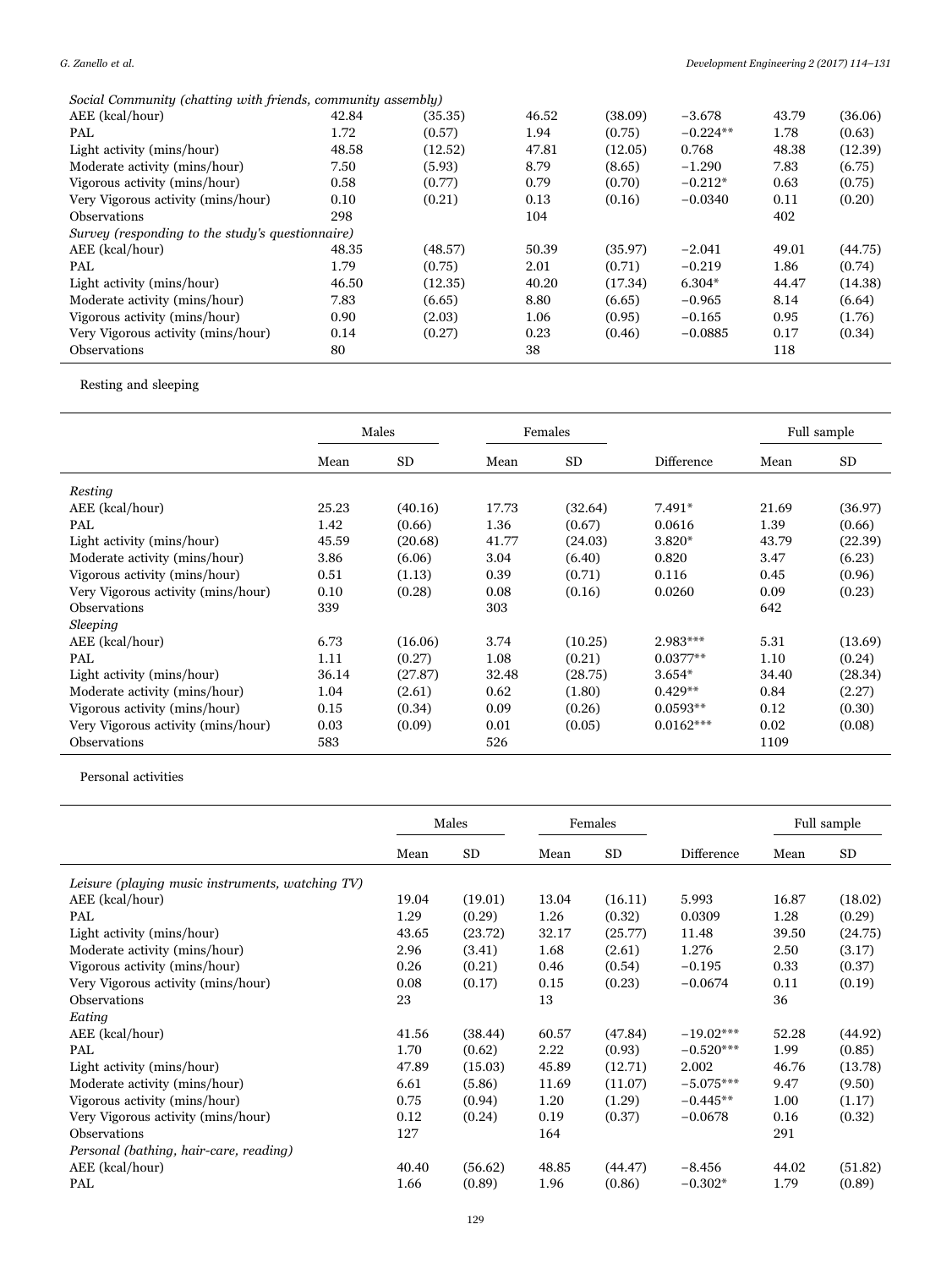| Light activity (mins/hour)         | 42.04 | (20.73) | 46.27 | (14.41) | $-4.231$  | 43.85 | (18.37) |
|------------------------------------|-------|---------|-------|---------|-----------|-------|---------|
| Moderate activity (mins/hour)      | 6.09  | (7.07)  | 8.75  | (9.04)  | $-2.655*$ | 7.23  | (8.06)  |
| Vigorous activity (mins/hour)      | 0.95  | (2.33)  | 0.92  | (1.09)  | 0.026     | 0.94  | (1.90)  |
| Very Vigorous activity (mins/hour) | 0.15  | (0.52)  | 0.16  | (0.24)  | $-0.003$  | 0.16  | (0.43)  |
| <b>Observations</b>                | 124   |         | 93    |         |           | 217   |         |

Asterisks show level of significance \*\*\*= significant at 0.1% level, \*\*=significant at 1% level and \*=significant at 5% level.

#### References

- <span id="page-16-33"></span>[Antonopoulos, R., Hirway, I., 2009. Unpaid work and the economy: gender, time use and](http://refhub.elsevier.com/S2352-7285(16)30084-7/sbref1) [poverty in developing countries. Springer](http://refhub.elsevier.com/S2352-7285(16)30084-7/sbref1).
- <span id="page-16-21"></span>[Assah, F., Mbanya, J.C., Ekelund, U., Wareham, N., Brage, S., 2015. Patterns and](http://refhub.elsevier.com/S2352-7285(16)30084-7/sbref2) [correlates of objectively measured free-living physical activity in adults in rural and](http://refhub.elsevier.com/S2352-7285(16)30084-7/sbref2) [urban Cameroon. J. Epidemiol. Community Health, \(jech-2014-205154\)](http://refhub.elsevier.com/S2352-7285(16)30084-7/sbref2).
- <span id="page-16-20"></span>[Assah, F.K., Ekelund, U., Brage, S., Corder, K., Wright, A., Mbanya, J.C., Wareham, N.J.,](http://refhub.elsevier.com/S2352-7285(16)30084-7/sbref3) [2009. Predicting Physical Activity Energy Expenditure Using Accelerometry in](http://refhub.elsevier.com/S2352-7285(16)30084-7/sbref3) [Adults From Sub-Sahara Africa. Obesity 17, 1588](http://refhub.elsevier.com/S2352-7285(16)30084-7/sbref3)–1595.
- <span id="page-16-2"></span>[Black, R.E., Victora, C.G., Walker, S.P., Bhutta, Z.A., Christian, P., de Onis, M., Ezzati,](http://refhub.elsevier.com/S2352-7285(16)30084-7/sbref4) [M., Grantham-McGregor, S., Katz, J., Martorell, R., Uauy, R., 2013. Maternal and](http://refhub.elsevier.com/S2352-7285(16)30084-7/sbref4) [child undernutrition and overweight in low-income and middle-income countries.](http://refhub.elsevier.com/S2352-7285(16)30084-7/sbref4) [Lancet 382, 427](http://refhub.elsevier.com/S2352-7285(16)30084-7/sbref4)–451.
- <span id="page-16-4"></span>[Blackden, C., Wodon, Q., 2006. Gender, Time Use, and Poverty in Sub-SaharanAfrica.](http://refhub.elsevier.com/S2352-7285(16)30084-7/sbref5) [World Bank Working Papers. The World Bank](http://refhub.elsevier.com/S2352-7285(16)30084-7/sbref5).
- <span id="page-16-11"></span>[Bleiberg, F., Brun, T.A., Goihman, S., Lippman, D., 1981. Food intake and energy](http://refhub.elsevier.com/S2352-7285(16)30084-7/sbref6) [expenditure of male and female farmers from Upper-Volta. Br. J. Nutr. 45, 505](http://refhub.elsevier.com/S2352-7285(16)30084-7/sbref6)–515.
- <span id="page-16-27"></span>[Bleiberg, F.M., Brun, T.A., Goihman, S., Gouba, E., 1980. Duration of activities and](http://refhub.elsevier.com/S2352-7285(16)30084-7/sbref7) [energy expenditure of female farmers in dry and rainy seasons in Upper-Volta. Br. J.](http://refhub.elsevier.com/S2352-7285(16)30084-7/sbref7) [Nutr. 43, 71](http://refhub.elsevier.com/S2352-7285(16)30084-7/sbref7)–82.

<span id="page-16-41"></span><span id="page-16-29"></span>[Boserup, E., Kanji, N., 2007. Woman's Role in Economic Development. Earthscan.](http://refhub.elsevier.com/S2352-7285(16)30084-7/sbref8) [Brun, T., 1992. The assessment of total energy expenditure of female farmers under](http://refhub.elsevier.com/S2352-7285(16)30084-7/sbref9) field [conditions. J. Biosoc. Sci. 24, 325](http://refhub.elsevier.com/S2352-7285(16)30084-7/sbref9)–333.

- <span id="page-16-26"></span>[Brun, T., Geissler, C., Mirbagheri, I., Hormozdiary, H., Bastani, J., Hedayat, H., 1979.](http://refhub.elsevier.com/S2352-7285(16)30084-7/sbref10) [The energy expenditure of Iranian agricultural workers. Am. J. Clin. Nutr. 32,](http://refhub.elsevier.com/S2352-7285(16)30084-7/sbref10) 2154–[2161](http://refhub.elsevier.com/S2352-7285(16)30084-7/sbref10).
- <span id="page-16-30"></span>[Brun, T., Bleiberg, F., Goihman, S., 1981. Energy expenditure of male farmers in dry and](http://refhub.elsevier.com/S2352-7285(16)30084-7/sbref11) [rainy seasons in Upper-Volta. Br. J. Nutr. 45, 67](http://refhub.elsevier.com/S2352-7285(16)30084-7/sbref11)–75.
- <span id="page-16-9"></span>[Ceesay, S.M., Prentice, A.M., Day, K.C., Murgatroyd, P.R., Goldberg, G.R., Scott, W.,](http://refhub.elsevier.com/S2352-7285(16)30084-7/sbref12) [Spurr, G., 1989. The use of heart rate monitoring in the estimation of energy](http://refhub.elsevier.com/S2352-7285(16)30084-7/sbref12) [expenditure: a validation study using indirect whole-body calorimetry. Br. J. Nutr.](http://refhub.elsevier.com/S2352-7285(16)30084-7/sbref12) [61, 175](http://refhub.elsevier.com/S2352-7285(16)30084-7/sbref12)–186.
- <span id="page-16-37"></span>[Chen, K.Y., Bassett, D.R., 2005. The technology of accelerometry-based activity monitors:](http://refhub.elsevier.com/S2352-7285(16)30084-7/sbref13) [current and future. Med. Sci. Sports Exerc. 37, 490](http://refhub.elsevier.com/S2352-7285(16)30084-7/sbref13)–500.
- <span id="page-16-38"></span>[Choi, L., Liu, Z., Matthews, C.E., Buchowski, M.S., 2011. Validation of Accelerometer](http://refhub.elsevier.com/S2352-7285(16)30084-7/sbref14) Wear and Nonwear Time Classifi[cation Algorithm. Med. Sci. Sports Exerc. 43,](http://refhub.elsevier.com/S2352-7285(16)30084-7/sbref14) 357–[364](http://refhub.elsevier.com/S2352-7285(16)30084-7/sbref14).
- <span id="page-16-24"></span>[Corder, K., Brage, S. r., Ramachandran, A., Snehalatha, C., Wareham, N., Ekelund, U.,](http://refhub.elsevier.com/S2352-7285(16)30084-7/sbref15) [2007. Comparison of two Actigraph models for assessing free-living physical activity](http://refhub.elsevier.com/S2352-7285(16)30084-7/sbref15) [in Indian adolescents. J. Sports Sci. 25, 1607](http://refhub.elsevier.com/S2352-7285(16)30084-7/sbref15)–1611.
- <span id="page-16-3"></span>[Dangour, A.D., Hawkesworth, S., Shankar, B., Watson, L., Srinivasan, C.S., Morgan, E.H.,](http://refhub.elsevier.com/S2352-7285(16)30084-7/sbref16) [Haddad, L., Waage, J., 2013. Can nutrition be promoted through agriculture-led](http://refhub.elsevier.com/S2352-7285(16)30084-7/sbref16) [food price policies? A systematic review. BMJ Open 3](http://refhub.elsevier.com/S2352-7285(16)30084-7/sbref16).
- <span id="page-16-5"></span>[Doss, C., 2013. Intrahousehold bargaining and resource allocation in developing](http://refhub.elsevier.com/S2352-7285(16)30084-7/sbref17) [countries. World Bank Res. Obs. 28, 52](http://refhub.elsevier.com/S2352-7285(16)30084-7/sbref17)–78.
- <span id="page-16-31"></span>[Dufour, D.L., 1984. The time and energy expenditure of indigenous women](http://refhub.elsevier.com/S2352-7285(16)30084-7/sbref18) [horticulturalists in the Northwest Amazon. Am. J. Phys. Anthropol. 65, 37](http://refhub.elsevier.com/S2352-7285(16)30084-7/sbref18)–46. [Dufour, D.L., Piperata, B.A., 2008. Energy expenditure among farmers in developing](http://refhub.elsevier.com/S2352-7285(16)30084-7/sbref19)
- <span id="page-16-18"></span><span id="page-16-7"></span>[countries: what do we know? Am. J. Hum. Biol. 20, 249](http://refhub.elsevier.com/S2352-7285(16)30084-7/sbref19)–258. [Dugas, L.R., Harders, R., Merrill, S., Ebersole, K., Shoham, D.A., Rush, E.C., Assah, F.K.,](http://refhub.elsevier.com/S2352-7285(16)30084-7/sbref20)
- [Forrester, T., Durazo-Arvizu, R.A., Luke, A., 2010. Energy expenditure in adults](http://refhub.elsevier.com/S2352-7285(16)30084-7/sbref20) [living in developing compared with industrialized countries: a meta-analysis of](http://refhub.elsevier.com/S2352-7285(16)30084-7/sbref20) [doubly labeled water studies. Am. J. Clin. Nutr., \(ajcn. 007278\)](http://refhub.elsevier.com/S2352-7285(16)30084-7/sbref20).
- <span id="page-16-8"></span>Durnin, [J., Brockway, J., 1959. Determination of the total daily energy expenditure in](http://refhub.elsevier.com/S2352-7285(16)30084-7/sbref21) [man by indirect calorimetry: assessment of the accuracy of a modern technique. Br.](http://refhub.elsevier.com/S2352-7285(16)30084-7/sbref21) [J. Nutr. 13, 41](http://refhub.elsevier.com/S2352-7285(16)30084-7/sbref21)–53.
- <span id="page-16-12"></span>[Edmundson, W.C., Edmundson, S.A., 1989. Energy balance, nutrient intake and](http://refhub.elsevier.com/S2352-7285(16)30084-7/sbref22) [discretionary activity in a South Indian village. Ecol. Food Nutr. 22, 253](http://refhub.elsevier.com/S2352-7285(16)30084-7/sbref22)–265.
- <span id="page-16-45"></span>[Ellis, F., 1998. Household strategies and rural livelihood diversi](http://refhub.elsevier.com/S2352-7285(16)30084-7/sbref23)fication. J. Dev. Stud. 35, 1–[38](http://refhub.elsevier.com/S2352-7285(16)30084-7/sbref23).
- <span id="page-16-42"></span>[FAO, IFAD, WFP, 2015. The State of Food Insecurity in the World 2015 - Meeting the](http://refhub.elsevier.com/S2352-7285(16)30084-7/sbref24) [2015 international hunger targets: Taking Stock of Uneven progress. Food and](http://refhub.elsevier.com/S2352-7285(16)30084-7/sbref24) [Agriculture Organization, Rome \(Italy\).](http://refhub.elsevier.com/S2352-7285(16)30084-7/sbref24)
- <span id="page-16-10"></span>[FAO/WHO/UNU, 2004. Human Energy Requirements \(Report of a joint FAO/WHO/](http://refhub.elsevier.com/S2352-7285(16)30084-7/sbref25) [UNU expert consultation\). Rome: United Nations University, World Health](http://refhub.elsevier.com/S2352-7285(16)30084-7/sbref25) [Organization, Food and Agricultural Organization of the United Nations,](http://refhub.elsevier.com/S2352-7285(16)30084-7/sbref25) [Rome\(Italy\).](http://refhub.elsevier.com/S2352-7285(16)30084-7/sbref25)
- <span id="page-16-32"></span>[Fariduddin, K., Rahman, M.M., Ahsanullah, A., 1975. Study of energy expenditure and](http://refhub.elsevier.com/S2352-7285(16)30084-7/sbref26) [food intake of some working class people of Bangladesh. Bangladesh Med. Res.](http://refhub.elsevier.com/S2352-7285(16)30084-7/sbref26) [Counc. Bull. 1, \(24-23\).](http://refhub.elsevier.com/S2352-7285(16)30084-7/sbref26)
- <span id="page-16-40"></span><span id="page-16-36"></span>[Ghana Statistical Service, 2014. Ghana Living Standards Survey \(GLSS\) Round 6](http://refhub.elsevier.com/S2352-7285(16)30084-7/sbref27) – Poverty Profile in Ghana (2005–[2013\). Ghana Statistical Service, Accra \(Ghana\).](http://refhub.elsevier.com/S2352-7285(16)30084-7/sbref27) [Gibson, R.S., Ferguson, E.L., 2008. An Interactive 24-hour Recall for Assessing the](http://refhub.elsevier.com/S2352-7285(16)30084-7/sbref28)

[Adequacy of Iron and Zinc Intakes in Developing Countries. International Food](http://refhub.elsevier.com/S2352-7285(16)30084-7/sbref28) [Policy Research Institute \(IFPRI\) and International Center forTropical Agriculture](http://refhub.elsevier.com/S2352-7285(16)30084-7/sbref28) [\(CIAT\), Washington DC and Cali](http://refhub.elsevier.com/S2352-7285(16)30084-7/sbref28).

- <span id="page-16-0"></span>[Gillespie, S., Kadiyala, S., 2012. Exploring the Agriculture-Nutrition Disconnect in India:](http://refhub.elsevier.com/S2352-7285(16)30084-7/sbref29) [Reshaping Agriculture for Nutrition and Health. International Food Policy Research](http://refhub.elsevier.com/S2352-7285(16)30084-7/sbref29) [Institute, Washington, DC \(USA\)](http://refhub.elsevier.com/S2352-7285(16)30084-7/sbref29).
- <span id="page-16-43"></span>[Global Panel, 2015. Improved Metrics and Data are Needed for E](http://refhub.elsevier.com/S2352-7285(16)30084-7/sbref30)ffective Food System [Policies in the Post-2015 Era. Global Panel on Agriculture and Food Systems for](http://refhub.elsevier.com/S2352-7285(16)30084-7/sbref30) [Nutrition, London \(UK\).](http://refhub.elsevier.com/S2352-7285(16)30084-7/sbref30)
- [von Grebmer, K., Bernstein, J., de Waal, A., Prasai, N., Yin, S., Yohannes, Y., 2014. 2015](http://refhub.elsevier.com/S2352-7285(16)30084-7/sbref31) Global Hunger Index: Armed Confl[ict and the Challenge of Hunger. Welthungerhilfe;](http://refhub.elsevier.com/S2352-7285(16)30084-7/sbref31) [International Food Policy Research Institute \(IFPRI\) and Concern Worldwide, Bonn](http://refhub.elsevier.com/S2352-7285(16)30084-7/sbref31) [\(Germany\), Washington, D.C \(USA\) and Dublin\(Ireland\)](http://refhub.elsevier.com/S2352-7285(16)30084-7/sbref31).
- <span id="page-16-13"></span>[Guzman, P., de, P., MA, Dominguez, S., Kalaw, J., Basconcillo, R., Santos, V., 1974. A](http://refhub.elsevier.com/S2352-7285(16)30084-7/sbref32) [study of the energy expenditure, dietary intake, and pattern of daily activity among](http://refhub.elsevier.com/S2352-7285(16)30084-7/sbref32) [various occupational groups. Philipp. J. Sci. 103](http://refhub.elsevier.com/S2352-7285(16)30084-7/sbref32).
- [de Guzman Ma, P., Cabera, J., Yuchintat, G., Abanto, Z., Gaurano, A., 1984. A study of](http://refhub.elsevier.com/S2352-7285(16)30084-7/sbref33) [energy expenditure, dietary intake and pattern of daily activity among various](http://refhub.elsevier.com/S2352-7285(16)30084-7/sbref33) [occupational groups. Laguna Rice farmers. Philipp. J. Nutr. 37](http://refhub.elsevier.com/S2352-7285(16)30084-7/sbref33).
- [Haddad, L., Hoddinott, J., Alderman, H., 1997. Intrahousehold Resource Allocation in](http://refhub.elsevier.com/S2352-7285(16)30084-7/sbref34) [Developing Countries: Models, Methods, and Policy. Johns Hopkins University](http://refhub.elsevier.com/S2352-7285(16)30084-7/sbref34) [Press.](http://refhub.elsevier.com/S2352-7285(16)30084-7/sbref34)
- <span id="page-16-39"></span>[Harris, J.A., Benedict, F.G., 1918. A biometric study of human basal metabolism. Proc.](http://refhub.elsevier.com/S2352-7285(16)30084-7/sbref35) [Natl. Acad. Sci. USA 4, 370](http://refhub.elsevier.com/S2352-7285(16)30084-7/sbref35)–373.
- [Headey, D., Chiu, A., Kadiyala, S., 2012. Agriculture's role in the Indian enigma: help or](http://refhub.elsevier.com/S2352-7285(16)30084-7/sbref36) [hindrance to the crisis of undernutrition? Food Secur. 4, 87](http://refhub.elsevier.com/S2352-7285(16)30084-7/sbref36)-102.
- <span id="page-16-14"></span>[Heini, A., Minghelli, G., Diaz, E., Prentice, A., Schutz, Y., 1996. Free-living energy](http://refhub.elsevier.com/S2352-7285(16)30084-7/sbref37) expenditure assessed by two diff[erent methods in rural Gambian men. Eur. J. Clin.](http://refhub.elsevier.com/S2352-7285(16)30084-7/sbref37) [Nutr. 50, 284](http://refhub.elsevier.com/S2352-7285(16)30084-7/sbref37)–289.
- <span id="page-16-35"></span>[IFPRI, 2012. Women's Empowerment in Agriculture Index. International Food Policy](http://refhub.elsevier.com/S2352-7285(16)30084-7/sbref38) [Research Institute, Washington, DC \(USA\)](http://refhub.elsevier.com/S2352-7285(16)30084-7/sbref38).
- [IFPRI, 2015. Global Nutrition Report 2015: Actions and Accountability to Advance](http://refhub.elsevier.com/S2352-7285(16)30084-7/sbref39) [Nutrition and Sustainable Development. International Food Policy Research](http://refhub.elsevier.com/S2352-7285(16)30084-7/sbref39) [Institute, Washington DC \(USA\)](http://refhub.elsevier.com/S2352-7285(16)30084-7/sbref39).
- [Ilahi, N., 2000. The Intra-Household Allocation of Time and Tasks: What Have We](http://refhub.elsevier.com/S2352-7285(16)30084-7/sbref40) [Learnt from the Empirical Literature?. World Bank, Washington, DC \(USA\)](http://refhub.elsevier.com/S2352-7285(16)30084-7/sbref40).
- <span id="page-16-1"></span>[Johnston, D., Stevano, S., Malapit, H.J.L., Hull, E., Kadiyala, S., 2015. Agriculture,](http://refhub.elsevier.com/S2352-7285(16)30084-7/sbref41) [Gendered Time Use, and Nutritional Outcomes: A Systematic Review. International](http://refhub.elsevier.com/S2352-7285(16)30084-7/sbref41) Food [Policy Research Institute, Washington, DC \(USA\).](http://refhub.elsevier.com/S2352-7285(16)30084-7/sbref41)
- <span id="page-16-25"></span>[Kashiwazaki, H., Uenishi, K., Kobayashi, T., Rivera, J.O., Coward, W.A., Wright, A.,](http://refhub.elsevier.com/S2352-7285(16)30084-7/sbref42) 2009. Year-[round high physical activity levels in agropastoralists of Bolivian Andes:](http://refhub.elsevier.com/S2352-7285(16)30084-7/sbref42) [results from repeated measurements of DLW method in peak and slack seasons of](http://refhub.elsevier.com/S2352-7285(16)30084-7/sbref42) [agricultural activities. Am. J. Human. Biol. 21, 337](http://refhub.elsevier.com/S2352-7285(16)30084-7/sbref42)–345.
- <span id="page-16-23"></span>[Keino, S., van den Borne, B., Plasqui, G., 2014. Body composition, water turnover and](http://refhub.elsevier.com/S2352-7285(16)30084-7/sbref43) [physical activity among women in Narok County, Kenya. BMC Public Health 14, 1](http://refhub.elsevier.com/S2352-7285(16)30084-7/sbref43)–7.
- [Krishnaveni, G., Veena, S., Kuriyan, R., Kishore, R., Wills, A., Nalinakshi, M., Kehoe, S.,](http://refhub.elsevier.com/S2352-7285(16)30084-7/sbref44) [Fall, C., Kurpad, A., 2009. Relationship between physical activity measured using](http://refhub.elsevier.com/S2352-7285(16)30084-7/sbref44) [accelerometers and energy expenditure measured using doubly labelled water in](http://refhub.elsevier.com/S2352-7285(16)30084-7/sbref44) [Indian children. Eur. J. Clin. Nutr. 63, 1313](http://refhub.elsevier.com/S2352-7285(16)30084-7/sbref44)–1319.
- <span id="page-16-28"></span>[Lawrence, M., Singh, J., Lawrence, F., Whitehead, R., 1985. The energy cost of common](http://refhub.elsevier.com/S2352-7285(16)30084-7/sbref45) [daily activities in African women: increased expenditure in pregnancy? Am. J. Clin.](http://refhub.elsevier.com/S2352-7285(16)30084-7/sbref45) [Nutr. 42, 753](http://refhub.elsevier.com/S2352-7285(16)30084-7/sbref45)–763.
- <span id="page-16-17"></span>[Leonard, W.R., Galloway, V.A., Ivakine, E., 1997. Underestimation of daily energy](http://refhub.elsevier.com/S2352-7285(16)30084-7/sbref46) [expenditure with the factorial method: implications for anthropological research.](http://refhub.elsevier.com/S2352-7285(16)30084-7/sbref46) [Am. J. Phys. Anthropol. 103, 443](http://refhub.elsevier.com/S2352-7285(16)30084-7/sbref46)–454.
- <span id="page-16-6"></span>[Lise, J., Seitz, S., 2011. Consumption inequality and intra-household allocations. Rev.](http://refhub.elsevier.com/S2352-7285(16)30084-7/sbref47) [Econ. Stud. 78, 328](http://refhub.elsevier.com/S2352-7285(16)30084-7/sbref47)–355.
- <span id="page-16-34"></span>[Lohman, T., Roache, A., Martorell, R., 1992. Anthropometric Standardization Reference](http://refhub.elsevier.com/S2352-7285(16)30084-7/sbref48) [Manual. Human Kinetics Books, Champaign, IL \(USA\).](http://refhub.elsevier.com/S2352-7285(16)30084-7/sbref48)
- <span id="page-16-22"></span>[Madimenos, F.C., Snodgrass, J.J., Blackwell, A.D., Liebert, M.A., Sugiyama, L.S., 2011.](http://refhub.elsevier.com/S2352-7285(16)30084-7/sbref49) [Physical activity in an indigenous Ecuadorian forager](http://refhub.elsevier.com/S2352-7285(16)30084-7/sbref49)‐horticulturalist population as [measured using accelerometry. Am. J. Hum. Biol. 23, 488](http://refhub.elsevier.com/S2352-7285(16)30084-7/sbref49)–497.
- <span id="page-16-44"></span>Masters, W.A., Webb, P., Griffi[ths, J.K., Deckelbaum, R.J., 2014. Agriculture, nutrition,](http://refhub.elsevier.com/S2352-7285(16)30084-7/sbref50) [and health in global development: typology and metrics for integrated interventions](http://refhub.elsevier.com/S2352-7285(16)30084-7/sbref50) [and research. Ann. N. Y. Acad. Sci. 1331, 258](http://refhub.elsevier.com/S2352-7285(16)30084-7/sbref50)–269.
- <span id="page-16-19"></span>[Matthews, C.E., Hagströmer, M., Pober, D.M., Bowles, H.R., 2012. Best Practices for](http://refhub.elsevier.com/S2352-7285(16)30084-7/sbref51) [Using Physical Activity Monitors in Population-Based Research. Med. Sci. Sports](http://refhub.elsevier.com/S2352-7285(16)30084-7/sbref51) [Exerc. 44, S68](http://refhub.elsevier.com/S2352-7285(16)30084-7/sbref51)–S76.
- [Meeker, J., Haddad, L., 2013. A state of the art review of agriculture-nutrition linkages.](http://refhub.elsevier.com/S2352-7285(16)30084-7/sbref52) [An AgriDiet Position Paper. Department of Food Business and Development,](http://refhub.elsevier.com/S2352-7285(16)30084-7/sbref52) [University College Cork, Ireland.](http://refhub.elsevier.com/S2352-7285(16)30084-7/sbref52)
- <span id="page-16-16"></span>[MRC, 2013. Dietary and Physical Activity Assessment Toolkit. Medical Research Council,](http://refhub.elsevier.com/S2352-7285(16)30084-7/sbref53) [UK.](http://refhub.elsevier.com/S2352-7285(16)30084-7/sbref53)
- <span id="page-16-15"></span>[Murayama, N., Ohtsuka, R., 1999. Seasonal](http://refhub.elsevier.com/S2352-7285(16)30084-7/sbref54) fluctuation in energy balance among farmers [in Northeast Thailand: the lack of response of energy intake to the change of energy](http://refhub.elsevier.com/S2352-7285(16)30084-7/sbref54)